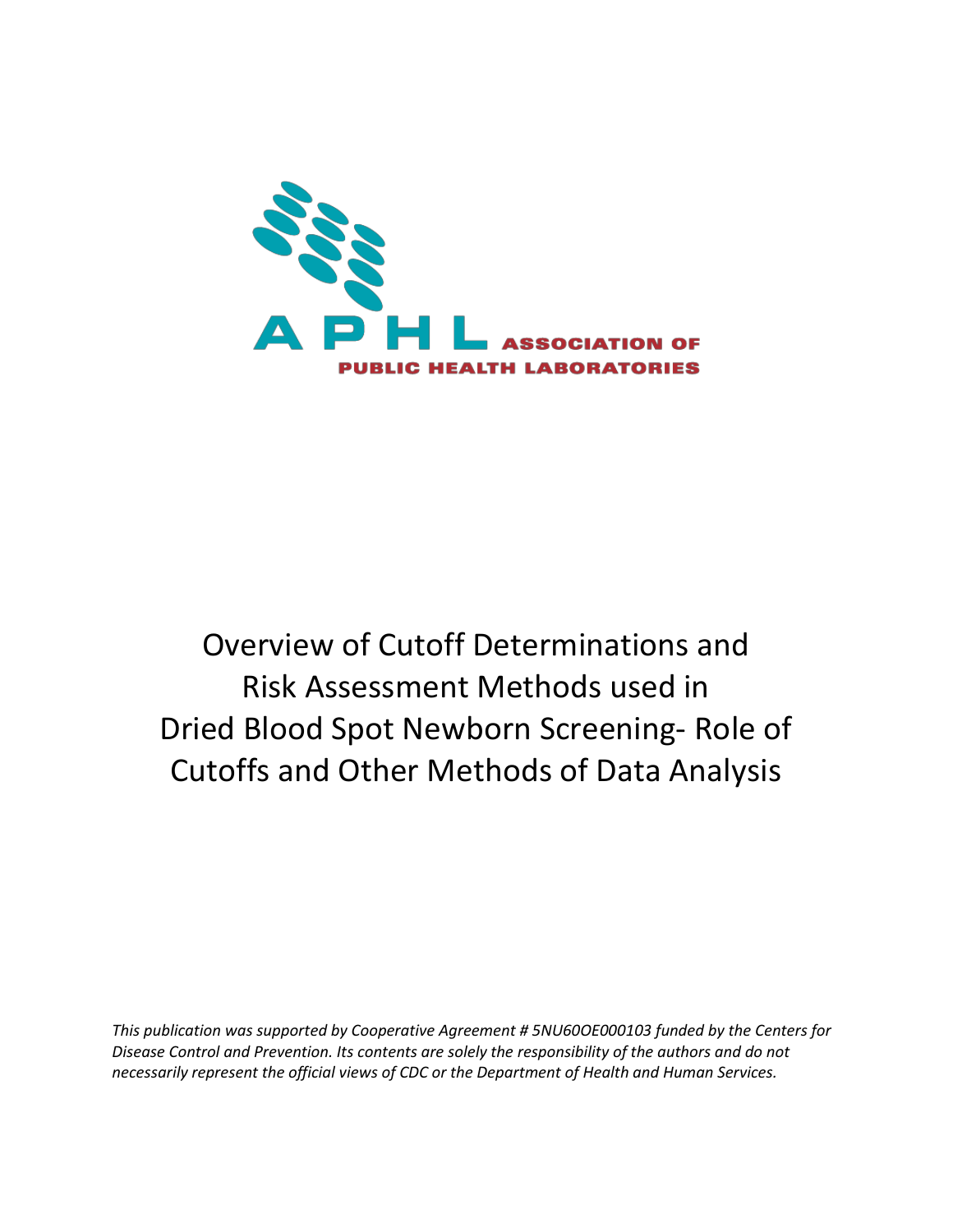

**Contents** 



## **SSOCIATION OF**

PUBLIC HEALTH LABORATORIES MARIE AND THE RESERVE OF THE RESERVE OF THE RESERVE OF THE RESERVE OF THE RESERVE O

| 4.1 Endocrine Disorders (Congenital Hypothyroidism, Congenital Adrenal Hyperplasia) 16 |
|----------------------------------------------------------------------------------------|
|                                                                                        |
|                                                                                        |
|                                                                                        |
|                                                                                        |
|                                                                                        |
|                                                                                        |
|                                                                                        |
|                                                                                        |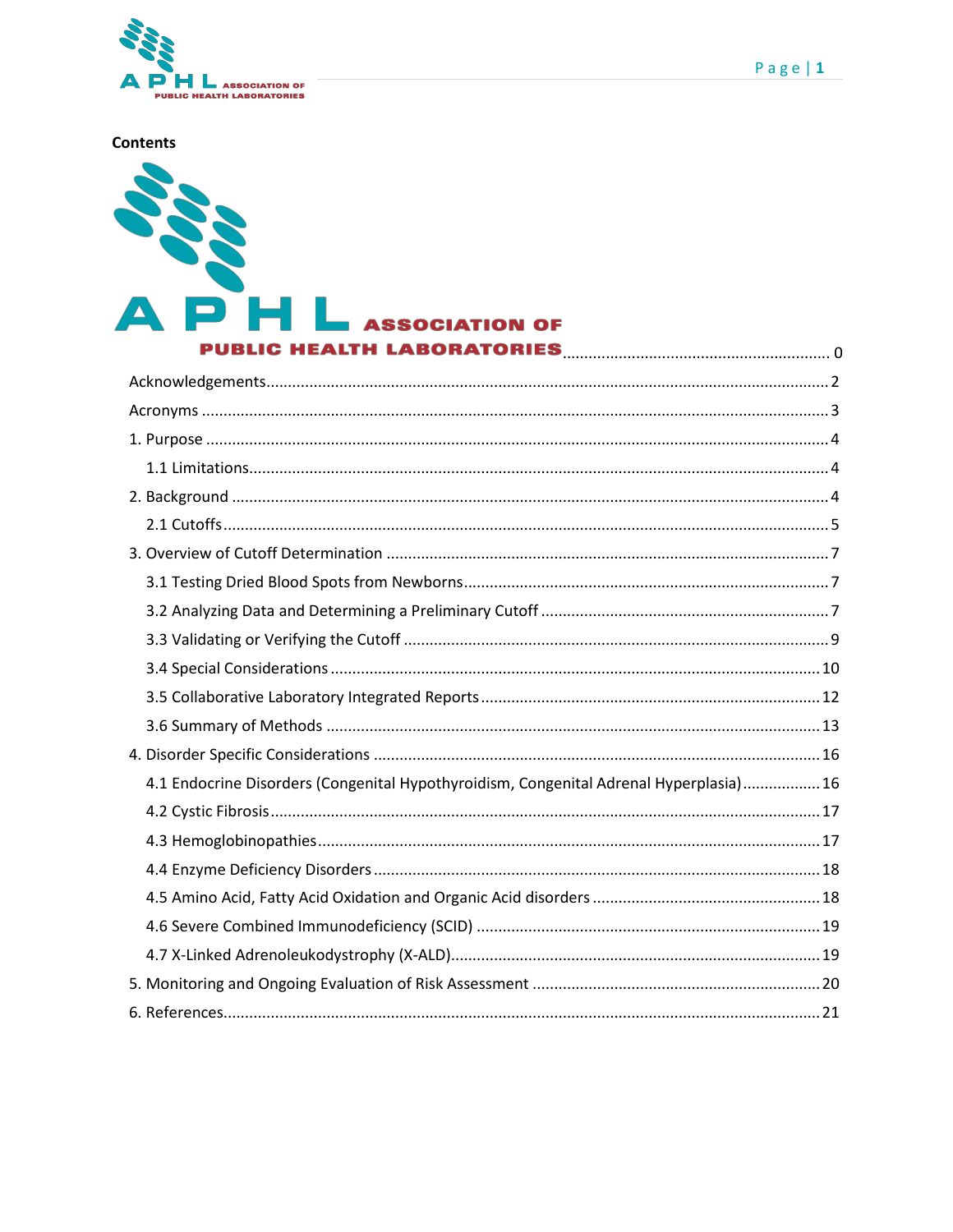

#### <span id="page-2-0"></span>Acknowledgements

APHL would like to recognize the following individuals that generously contributed to the development of this document and the members of the APHL Newborn Screening and Genetics in Public Health Committee and the APHL Newborn Screening Quality Assurance and Quality Control Subcommittee for their time and input.

**Mei Baker, MD, FACMG Wisconsin State Laboratory of Hygiene Joanne Bartkus, PhD, Minnesota Department of Health Christianne Biggs, MS, Oregon State Public Health Laboratory Natasha Bonhomme, Genetic Alliance Michele Caggana, ScD, FACMG, New York State Department of Health- Wadsworth Center Neena Champaigne, MD, Greenwood Genetics Center Bob Currier, PhD, California Department of Public Health Carla Cuthbert, PhD, FCCMG, FACMG, Newborn Screening Molecular Biology Branch, Centers for Disease Control and Prevention (CDC) Tim Davis, Washington State Department of Health George Dizikes, PhD, HCLD/CC (ABB), Tennessee Department ofHealth Christine Dorley, MSP, MT (ASCP) Tennessee Department of Health Amy Gaviglio, MS, CGC, Minnesota Department of Health Fizza Gulamali-Majid, PhD, Maryland Department of Health and MentalHygiene Patrice Held, PhD, Wisconsin State Laboratory of Hygiene Amy Hietala, MS, Minnesota Department of Health Patrick Hopkins, Missouri Public Health Laboratory**  Patricia Hunt, Texas Department of State Health Services **Rachel Lee, PhD, Texas Department of State Health Services Adrienne Manning, Connecticut Department of Public Health Laboratory Joanne Mei, PhD, Newborn Screening Molecular Biology Branch, CDC Darren Michael, PhD, Colorado Department of Public Health and Environment Christine Moore, Texas Department of State Health Services Joseph Orsini, PhD, New York State Department of Health- Wadsworth Center Hari Patel, MS, North Carolina Department of Health and Human Services Kostas Petritis, PhD, Newborn Screening Molecular Biology Branch, CDC Michael Ramirez, State Hygienic Laboratory at The University of Iowa Deboshree Sarkar, MPH, Division of Services for Children with Special Healthcare Needs, Health Resources and Services Administration Inderneel Sahai, MD, University of Massachusetts Medical School Santosh Shaunak, Washington State Department of Health Eleanor Stanley, MT (ASCP), Michigan Department of Health and Human Services Bonita Taffe, PhD, Florida Department of Health Susan Tanskley, PhD, Texas Department of State Health Services**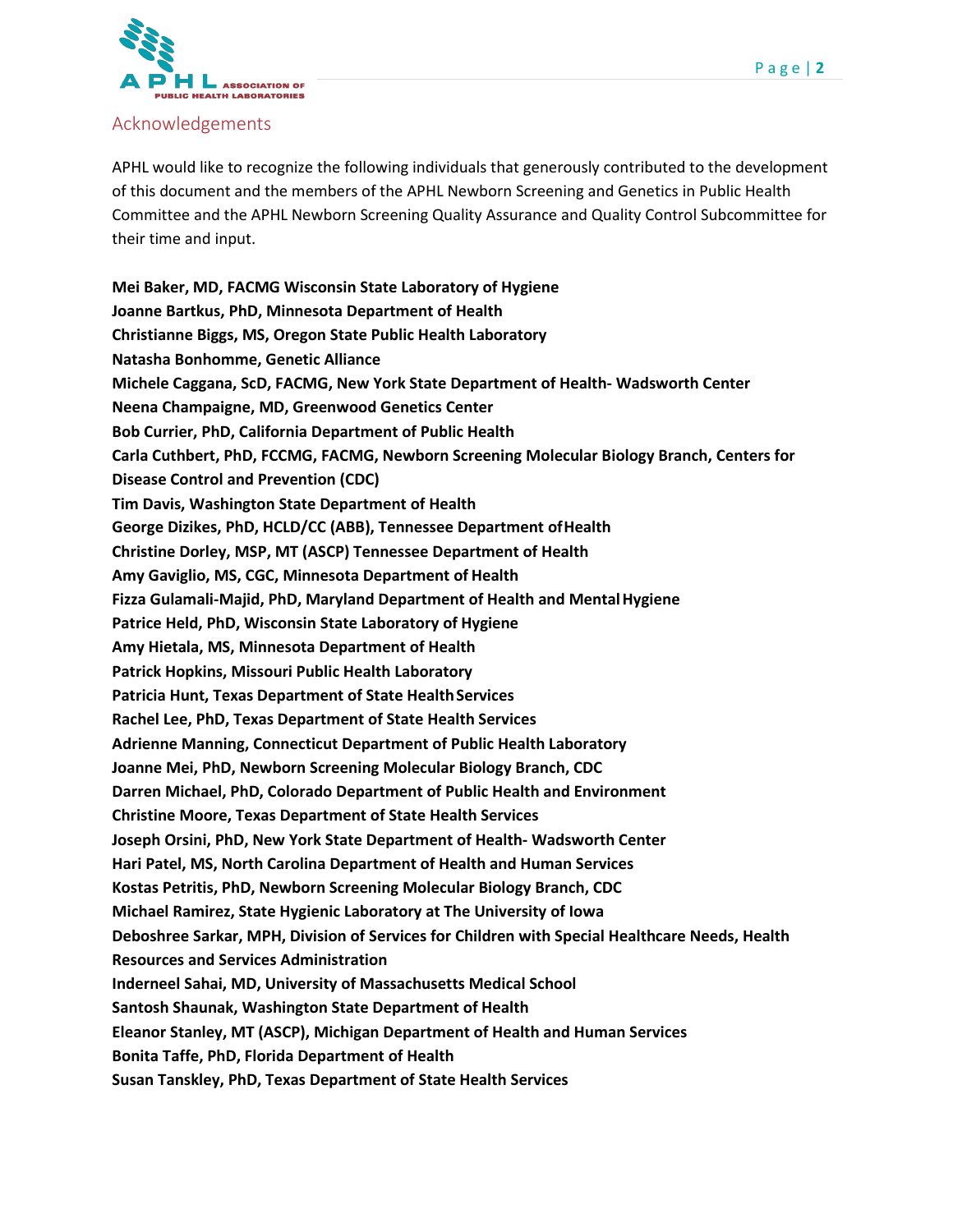

## <span id="page-3-0"></span>Acronyms

The following is a list of acronyms used throughout thisdocument:

| AA              | Amino Acid                                                    |
|-----------------|---------------------------------------------------------------|
| AC              | Acylcarnitine                                                 |
| <b>APHL</b>     | <b>Association of Public Health Laboratories</b>              |
| <b>ANOVA</b>    | Analysis of Variance                                          |
| <b>CAH</b>      | Congenital Adrenal Hyperplasia                                |
| <b>CCHD</b>     | <b>Critical Congenital Heart Disease</b>                      |
| CDC             | <b>Centers for Disease Control and Prevention</b>             |
| CН              | Congenital Hypothyroidism                                     |
| <b>CF</b>       | <b>Cystic Fibrosis</b>                                        |
| <b>CLIA</b>     | <b>Clinical Laboratory Improvement Amendments</b>             |
| <b>CLIR</b>     | <b>Collaborative Laboratory Integrated Reports</b>            |
| <b>CLSI</b>     | Clinical and Laboratory Standards Institute                   |
| Cq              | Cycle of quantitation                                         |
| <b>DBS</b>      | Dried Blood Spot                                              |
| <b>FIA</b>      | <b>Flow Injection Analysis</b>                                |
| Hb              | Hemoglobinopathies                                            |
| HPLC            | High Performance Liquid Chromatography                        |
| IEF             | <b>Isoelectric Focusing</b>                                   |
| <b>IRT</b>      | Immunoreactive Trypsinogen                                    |
| <b>LIMS</b>     | Laboratory Information Management System                      |
| <b>LPCs</b>     | Lysophosphatidylcholines                                      |
| <b>LSDs</b>     | Lysosomal Storage Disorders                                   |
| MoM             | Multiple of the [Normal Population] Median                    |
| MS/MS           | <b>Tandem Mass Spectrometry</b>                               |
| <b>NBS</b>      | <b>Newborn Screening</b>                                      |
| <b>NewSTEPs</b> | Newborn Screening Technical assistance and Evaluation Program |
| <b>NICU</b>     | Neonatal Intensive Care Unit                                  |
| <b>NSQAP</b>    | Newborn Screening Quality Assurance Program                   |
| QA              | <b>Quality Assurance</b>                                      |
| QC              | <b>Quality Control</b>                                        |
| R4S             | Region 4 Stork Laboratory Performance Database                |
| <b>RUSP</b>     | Recommended Uniform Screening Panel                           |
| SAS             | <b>Statistical Analysis Software</b>                          |
| <b>SCID</b>     | Severe Combined Immunodeficiency                              |
| SOPs            | <b>Standard Operating Procedures</b>                          |
| <b>TPN</b>      | <b>Total Parenteral Nutrition</b>                             |
| <b>TRECs</b>    | T-cell receptor excision circles                              |
| X-ALD           | X-Linked Adrenoleukodystrophy                                 |
| μL              | Microliter                                                    |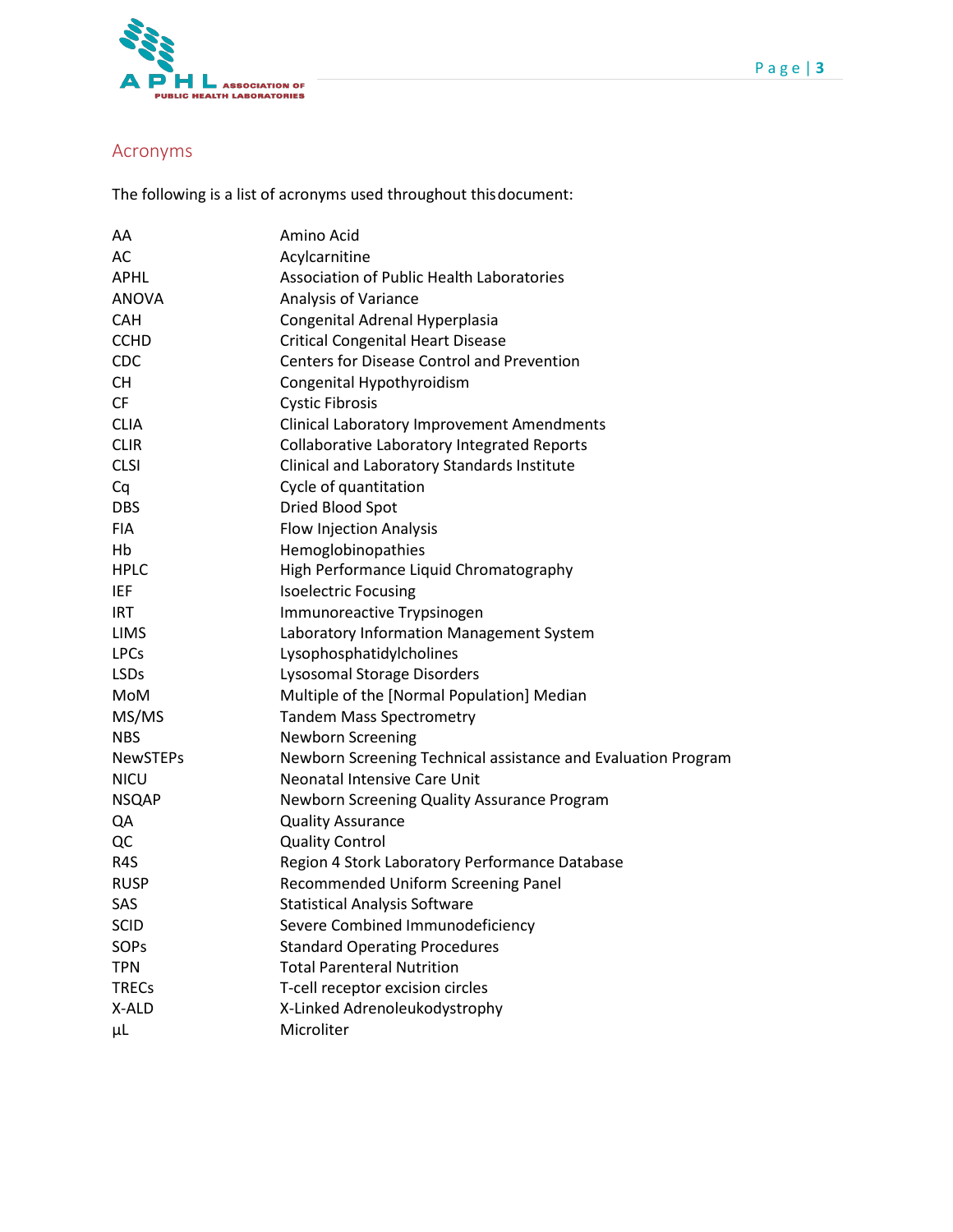

#### <span id="page-4-0"></span>1. Purpose

The purpose of this document is to provide a general overview of the variety of approaches utilized by newborn screening (NBS) laboratories and program staff to determine if a newborn is at risk for a screened disorder. An overview of historical and current approaches that laboratories rely on for risk assessment are described, as well as factors that should be considered when establishing and evaluating risk. This document is not intended to provide detailed instructions on performing risk assessment in NBS. The intended audience for this document is state NBS programs; it assumes that the reader has a solid understanding of NBS laboratory methodologies and risk determination. For a basic explanation of how risk is determined and why determinations may vary across states, refer to "Making Sense of Newborn Screening Cutoff Values," available via the Association of Public Health Laboratories (APHL) Lab Blog.  $(1)$ 

#### <span id="page-4-1"></span>1.1 Limitations

Newborn screening is performed as a means to assess risk in clinically asymptomatic newborns for a host of disorders<sup>(2)</sup>; it is not intended to establish diagnosis. Abnormal biomarker levels, identified through screening and evaluated using cutoffs, only indicate that a newborn may be at increased risk for a screened disorder. This information is communicated to the healthcare provider, who may request additional diagnostic testing to determine if the newborn has the disorder in question. Healthcare providers should understand that in instances where a newborn has a family history of a disease or is symptomatic, additional diagnostic testing is necessary regardless of the NBS result. Even though algorithms are used to determine infants at highest risk, NBS may not detect all affected newborns. <sup>(3-6)</sup> A positive (i.e., abnormal) screening result is not a confirmed diagnosis of a disorder, and a negative (i.e., normal) screening result is not a confirmed exclusion of a disorder.

#### <span id="page-4-2"></span>2. Background

Newborn Screening is a public health program that identifies infants at risk for certain conditions that may lead to death or disability if undetected or left untreated. NBS includes analysis of biochemical or molecular markers in dried blood spots (DBS) conducted at a laboratory in addition to point-of-care screening performed at birthing facilities (i.e., hearing and critical congenital heart disease (CCHD) screening). This document will focus on the analysis of biomarkers in DBS.

The purpose of screening is to identify individuals affected by a specific disorder from within an apparently healthy population prior to the appearance of symptoms, so that appropriate interventions can be initiated in time to minimize or avoid the harmful effects of the disorder.

The process of screening, as suggested by Sir Nicholas Wald, "is the systematic application of a test or inquiry, to identify individuals at sufficient risk of a specific disorder to benefit from further investigation or direct preventive action, among persons who have not sought medical attention on account of symptoms of that disorder." $(7)$ 

The objective of screening is to determine the likelihood that a given specific analyte value obtained from a particular specimen came from an affected or unaffected patient; so that a determination of "sufficient risk" can be established for the specific condition being screened for (i.e., making a risk assessment); so that a patient determined to have an elevated risk can be referred for diagnostic testing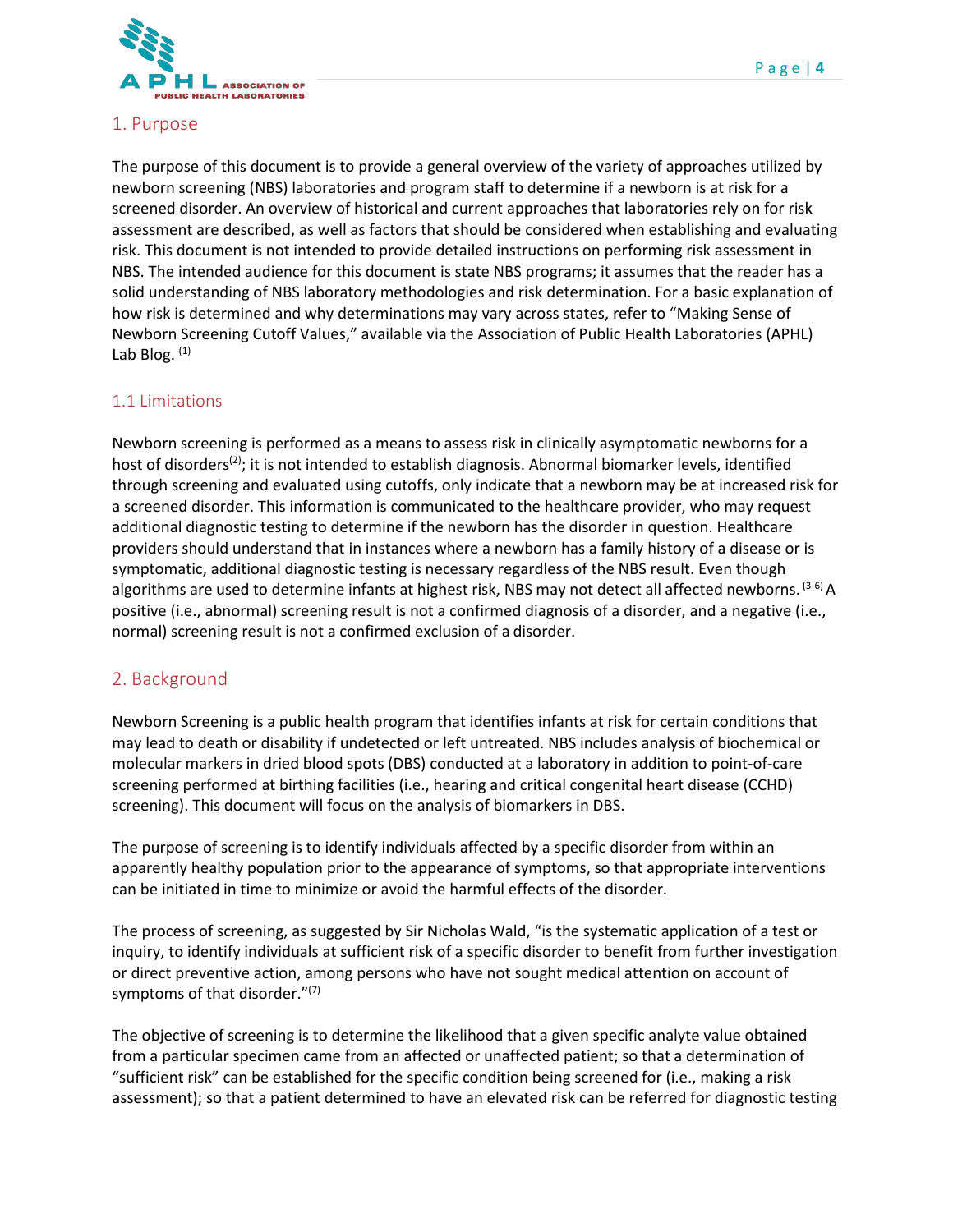

and/or interventions can be initiated. This objective is made more difficult because the distributions of analyte values from the unaffected and affected populations, which are used for risk assessment, typically overlap. The analyte value used to differentiate between high risk and low risk is referred to as the "Cutoff Value" for the specified condition.

Because the majority of disorders included on State newborn screening panels are rare (less than 1 in 3000 live births) and it requires a statistically significant number of affected cases to accurately identify the range of analyte values associated with high risk for a specific condition, there are significant barriers to set a cutoff value that has been mathematically calculated from the distributions of affected and unaffected infants. Thus, individual State NBS Programs must rely upon many of the methods described in this document to determine cut-offs for their State population.

The DBS specimen is an inherently complex matrix, with variables including hematocrit and leukocyte counts that can have broad effects on screening results and cutoff values. <sup>(8)</sup> Additionally, for screened conditions, there is a clinical spectrum of phenotypes that can impact the biomarker levels and therefore the laboratory's ability to detect the disorder in the newborn period. In general, marker levels of newborns with mild phenotypes are closer to the marker levels in the reference population than those with classic disorder phenotypes. Establishing an algorithm to detect mild cases may increase the false positive rate (decreasing the positive predictive value) of the screen – an important consideration when balancing the intent, benefits and harms of screens and the impact of an abundance of false positive results on the public health system.

Newborns with positive screening results are referred for diagnostic testing. In some cases, such as the screen resulting in a borderline result, an additional specimen is requested so that the screening test can be repeated. DBS screening, like any screening test, may not identify every instance of disease, as pre-analytical and analytical variables described in section 2.1 below may impact the results.

#### <span id="page-5-0"></span>2.1 Cutoffs

Traditionally, cutoff values have been used to determine if a newborn is at risk for a disorder. To establish cutoffs, the screening laboratory must first establish a reference range for the disease marker(s) used. The reference range is the range of marker concentrations that would be expected in a healthy population of newborns measured by the laboratory for the specified method. A cutoff value may be at the low or the high end of the reference range, depending on the biomarker being evaluated and the disorder being screened. The cutoff may identify a reduction of analyte (i.e., biomarker is low) or an accumulation of analyte (i.e., biomarker is high).

In NBS, cutoff values may be fixed or floating. A fixed cutoff is a numerical value that is set in concentration units (for example 0.4 mg/L) , which do not change on a daily basis. Another example of a fixed cutoff is where the patient analyte value has been transformed into a unitless number by dividing the patient analyte value by the median analyte value previously determined for the normal (i.e., unaffected) population. The patient result is then reported as a multiple of median (MoM) and used as the screening variable with an associated fixed cutoff. In contrast, a floating cutoff will change on a daily or per batch basis and is typically based on a percentile of the marker, such as the top 5% of the biomarker level that is measured on a particular day. Other examples include the percent of daily mean or percent of daily median.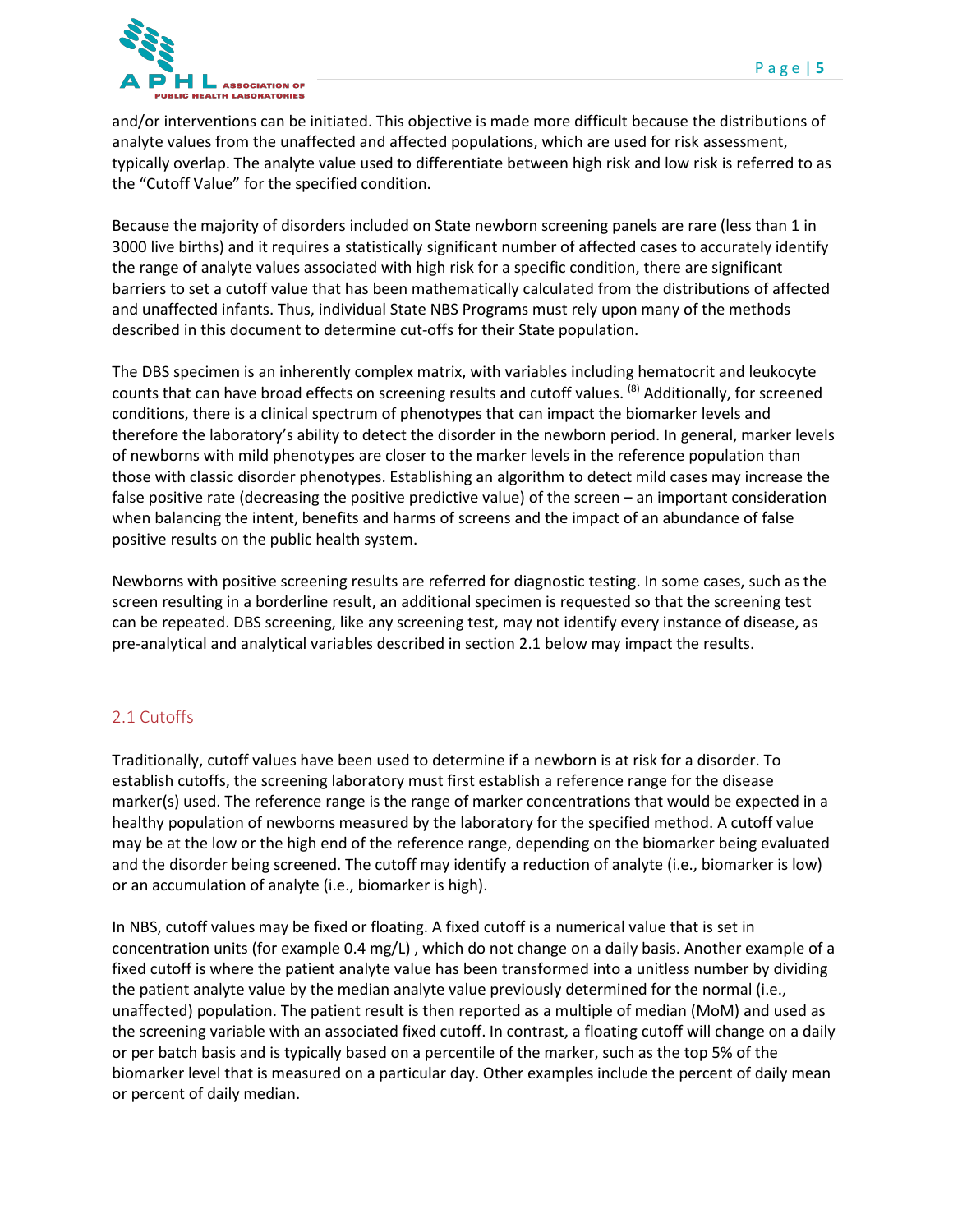

Due to analytical and other variables listed below, reference ranges and subsequently determined cutoffs will vary between NBS programs and must be established or verified by each individual laboratory for each test performed.<sup>(9,10)</sup> The performance and reliability of the screen is not based on cutoff differences alone. Each screening laboratory should set cutoffs based on the expectations of the screening assay, while considering the phenotype of the disorder being screened and the sensitivity and selectivity of the screen. Programs should also weigh the impact of false positive and false negative rates on system capacity, in addition to the factors below:

- **A.** Age and health status of the newborn at time of specimen collection
- **B.** Gestational age, prematurity, and birth weight
- **C.** Environmental conditions during DBS transport
- **D.** The collective experience of NBS programs screening for the disorder, or if it is a disorder that is not yet widely screened nationally
- **E.** The specific method used for the analysis
- **F.** Instrument platform
- **G.** Sensitivity of the instrument
- **H.** Stability of the measuredanalytes
- **I.** Availability of reference materials
- **J.** Calibration material or the internal standard used
- **K.** Target condition (time-critical and severe to mild cases)
- **L.** Program policies with respect to the screened conditions
- **M.** The laboratory's screening algorithm including:
	- 1. Use of multiple markers and ratios to determine screen results
	- 2. Gender, race and ethnicities (for select conditions) within the target population
	- 3. Use of second-tier screening test(s)

Second-tier screening is necessary with some screening tests if the primary marker used for screening is not sufficiently specific, as is the case with cystic fibrosis screening using the primary biomarker immunoreactive trypsinogen (IRT). To decrease the false positive rate, NBS programs may implement second-tier testing, <sup>(11-15)</sup> which provides a more selective screen and may improve positive predictive values. Second-tier tests use the same DBS that was collected for the first-tier screen and are of value in reducing overall turnaround time, as no additional patient contact is necessary.

The factors listed above, and others will affect the reference range, which includes the calculated mean, median and other statistically derived values of biomarker concentrations measured in a population study. Additional variables to be considered when setting NBS cutoffs include:

- **A.** Feeding status (e.g., breast milk, soy-based formula, TPN)
- **B.** Transfusion status and time post-transfusion
- **C.** Whether the NBS program is a one-screen or two-screen program
- **D.** Analyte results from initial instrument validations, including true positive and false negative cases and quality assurance results from the platform to be used
- **E.** Instrument variability and whether instrument-specific cutoffs versus method-specificcutoffs will be utilized
- **F.** Nature of the screening test (i.e., enzyme or immunoassay, vs. direct measurement of biomarker concentration such as in tandem mass spectrometry (MS/MS) for amino acid disorders)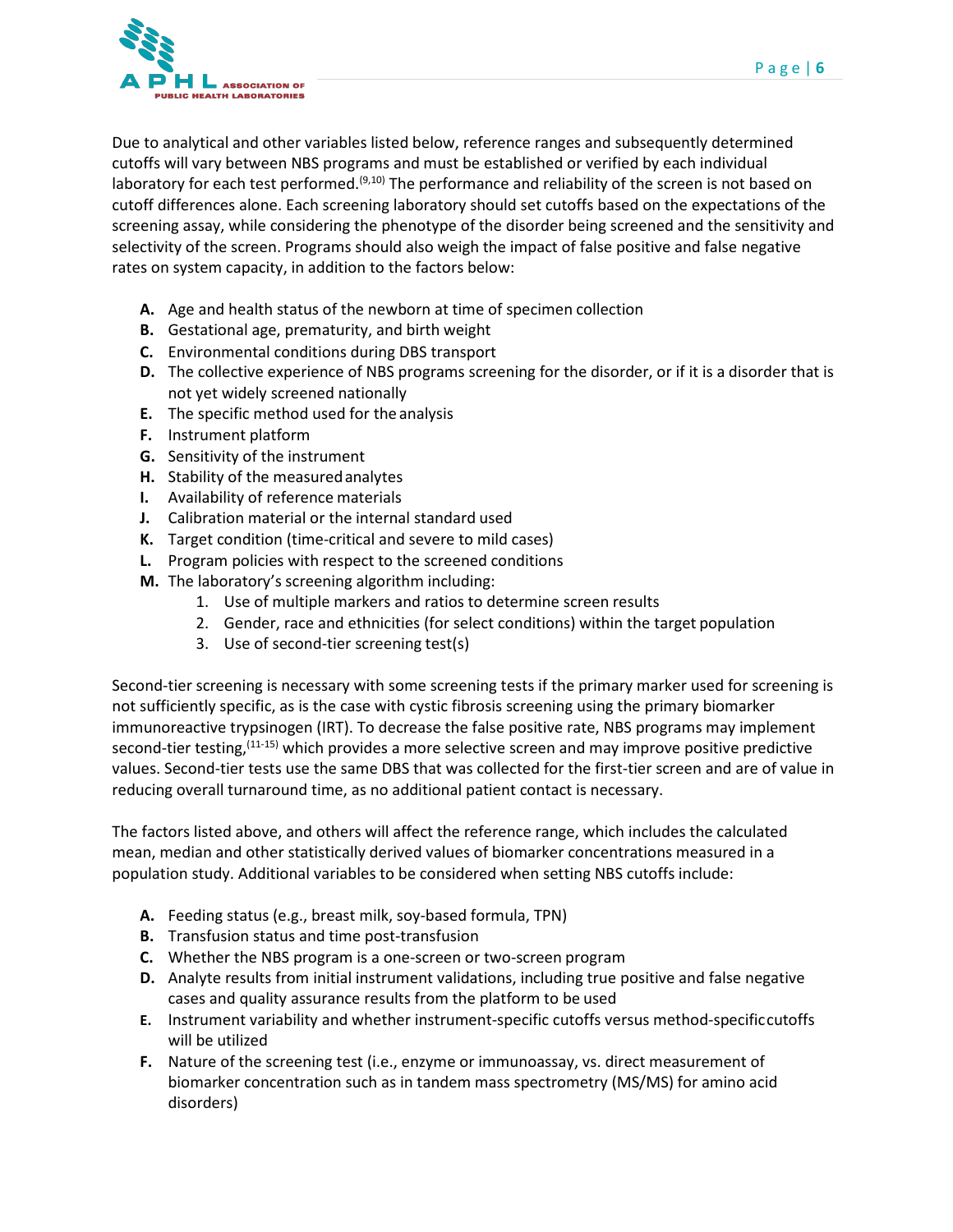

## <span id="page-7-0"></span>3. Overview of Cutoff Determination

Generally, a cutoff value may be determined by: 1) testing DBS specimens from unaffected newborns and using manufactured controls (made in-house, purchased commercially, or obtained from the [Newborn Screening Quality Assurance Program \(](https://www.cdc.gov/labstandards/nsqap.html)NSQAP), Atlanta, GA<sup>(16)</sup>; 2) analyzing data to determine whether the screen has adequate precision and accuracy; 3) assigning a preliminary cutoff value; 4) validating or verifying the cutoff using known positive control specimens, obtained either from an external source (i.e., NSQAP) or preferably residual DBS from a confirmed patient, when available, and; 5) comparing cutoff values to other programs.<sup>(17)</sup> The steps below summarize the process for determining cutoff values.

#### <span id="page-7-1"></span>3.1 Testing Dried Blood Spots from Newborns

Perform a population study using manufactured controls and DBS specimens from presumed unaffected newborns. Obtain residual DBS that offer minimal limitations related to storage conditions and age (i.e., recently obtained residual DBS perform better than their older counterparts). Sample size for a population study will vary depending on several factors, including a laboratory's methodological guidelines, confidence that the data is representative of the population and/or the method's run-to-run variability, the state's birth rate, disease incidence and the screening implementation timeframe. The general practice is to analyze hundreds to thousands of specimens. Larger sample sizes may be needed to evaluate birth weight, age, seasonal effects and other variables. Specimens should be tested on all instruments that will be used to perform routine screening to understand and compensate for instrument-to-instrument variability prior to the start of screening (instrument matching protocols should be in place).  $(10,18,19,20)$ 

#### <span id="page-7-2"></span>3.2 Analyzing Data and Determining a Preliminary Cutoff for Lab Developed Tests

**A.** Evaluate whether the analytical precision of the method is adequate to differentiate results close to the cutoff (see B.1. below). Consider running a higher sensitivity method or more replicates (punches from same DBS) to ensure precision of the final result. For qualitative tests, determine percentages of results identified as normal and abnormal before setting a preliminary cutoff. Given limited availability of true positive patient specimens , it is recommended to wait to test those specimens after the precision and accuracy of the methods have been evaluated and deemed acceptable.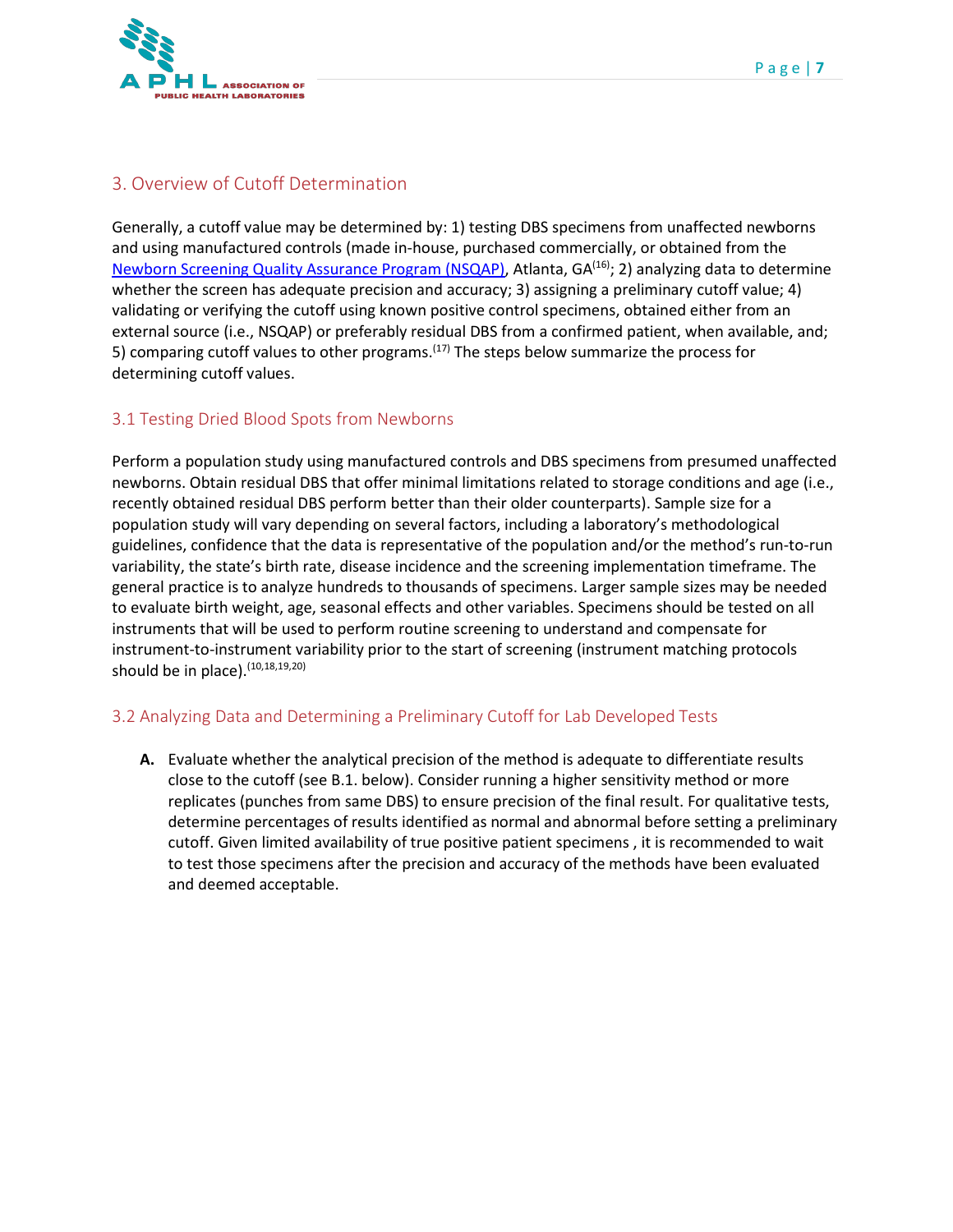

- **B.** For quantitative or semi-quantitative tests, use statistical software such as Excel, Statistical Analysis Software (SAS), Laboratory Information Management Systems (LIMS) vendor software or others to calculate the mean, median, standard deviation and possibly the percentiles of the data set. These functions can also be calculated using the log transformed data.
	- 1. Remove outliers prior to the calculations.
	- 2. Using the manufactured controls, evaluate the precision of the assay (and the accuracy if possible). Generally, the precision is most important with an acceptable coefficient of variation (%CV) of < +/- 20% for the simulated positive controls.
	- 3. If using log transformed data, the antilog of the statistic can be used to characterizethe reference range and cutoff.
	- 4. The mean or median plus a number of standard deviations can be calculated and used to represent the reference range (e.g., the median plus 3 standard deviations).
	- 5. View the data graphically by creating a frequency histogram or probability density function; for example, plot the x-axis with the range of analytical values and the y-axis with the number of specimens.
	- 6. Check population data to determine if it has a normal distribution (e.g., mean/median  $=1.0$ ).
	- 7. Determine if demographic factors (such as birth weight, gestational age, NeonatalIntensive Care Unit (NICU) status, transfusion status, feeding status or the infant's age at time of specimen collection) impact the distribution. For example, this evaluation can be doneby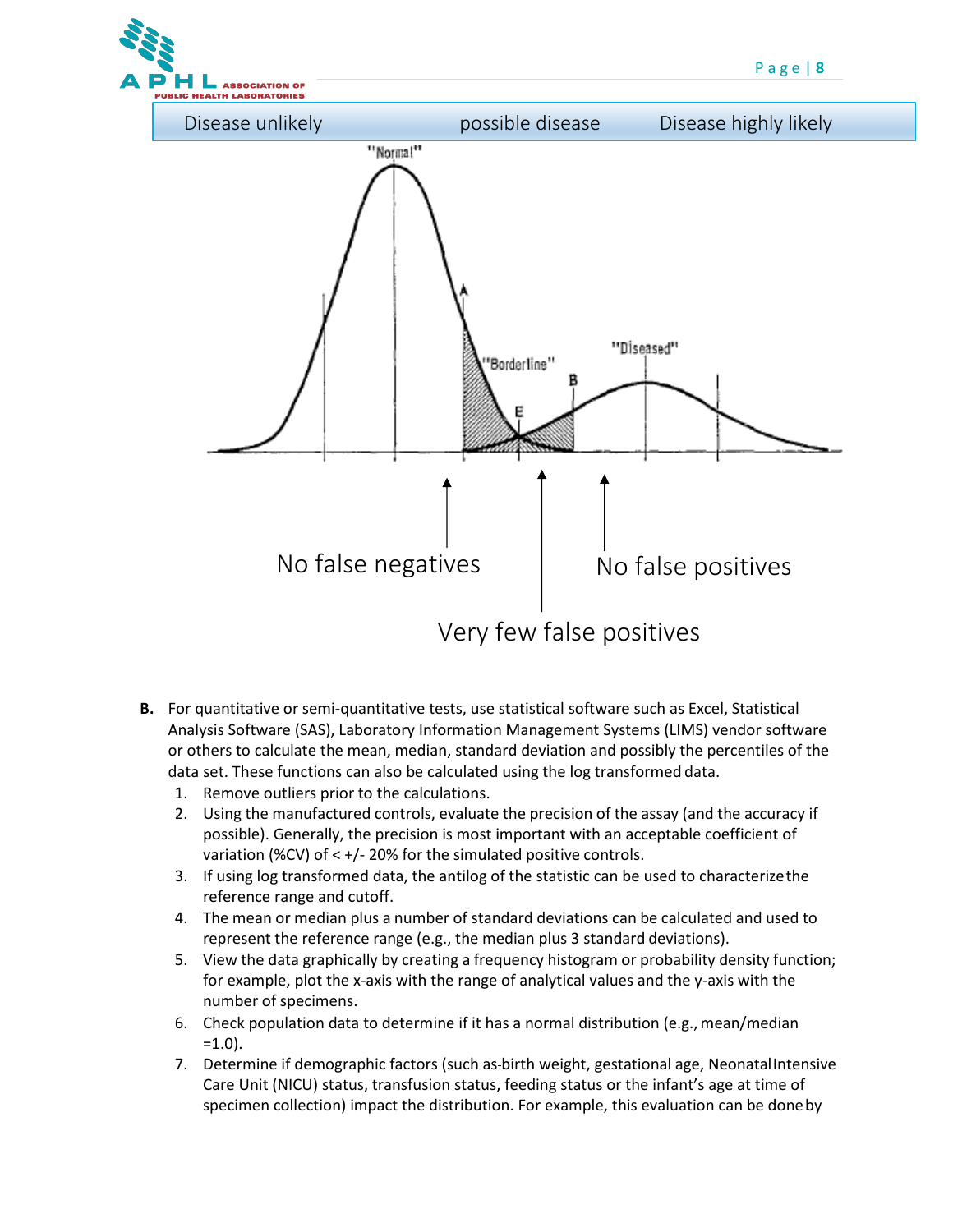

filtering out all specimens from infants with birthweights < 1,500 g, calculating the mean, median, standard deviation of the data set and ranges, and comparing to the normal birth weight population. Also compare histograms for each sub-population. Analysis of variance (ANOVA) methodology can be used to determine if there are statistically significant differences between sub-populations. If the data is statistically different, consider using the variable (e.g., birth weight) in setting the cutoff(s).

- 8. The preliminary cutoffs can be set using percentiles (e.g., > 99.9 or other percent), number of standard deviations above or below the mean or median as compared to other laboratory results, or by choosing a fixed or floating cutoff that is expected or demonstrated based on comparison of the results to the manufactured controls or other available information (e.g., from diagnostic laboratory results, where comparison of affected and unaffected ranges are already established).
- 9. A preliminary, conservative cutoff can be set by comparing the normal and positive specimen results (manufactured positive controls or other positives that were tested in the population study). A conservative cutoff should allow for detection of all true positives, should not create a high projected screen-positive rate relative to the expected incidence rate for the associated condition.

#### <span id="page-9-0"></span>3.3 Validating or Verifying the Cutoff

- **A.** Challenge the preliminary cutoff
	- 1. When possible, test known true positive, false positive, carrier, pseudodeficiency and poor quality/diluted specimens from stored residual NBS specimens. True positive specimens or blinded patient panels may also be requested from otherlaboratories.
	- 2. For some disorders, true positive specimens from older patients can be used (e.g., galactose-1-phosphate uridyltransferase (GALT) or cystic fibrosis mutations), butonly with a thorough understanding of the disorder and how the marker is affected by patient age. Specimens from older patients may not yield similar results to the values determined in newborns.
	- 3. Test proficiency specimens from the CDC NSQA $P^{(16)}$  and compare the results to those obtained by other NBS programs.
- **B.** Compare the cutoff
	- 1. Contact other laboratories that are using a similar method.
	- 2. For laboratories using an FDA cleared or authorized kit, compare the calculated cutoffto the cutoff that is provided in the package insert.
	- 3. The Region 4 Stork (R4S) Laboratory Performance Database and its successor Clinical Laboratory Integrated Reports (CLIR)<sup>(17,21)</sup> can be used to compare population reference data with other programs for MS/MS, lysosomal storage disorders (LSDs) and adrenoleukodystrophy screening methods. Note that R4S is currently available as ofJuly 2018, but this software will be phased out and replaced by the second generation of the software, CLIR.
- **C.** Conduct a literature search to identify published cutoffs or control ranges, disease ranges, and the prevalence and incidence of the disorder. This information can be used to estimate the screen-positive rate and be compared to the incidence rate.
- **D.** Evaluate results of the population study
	- 1. Compare results from true positive specimens to results from the populationstudy.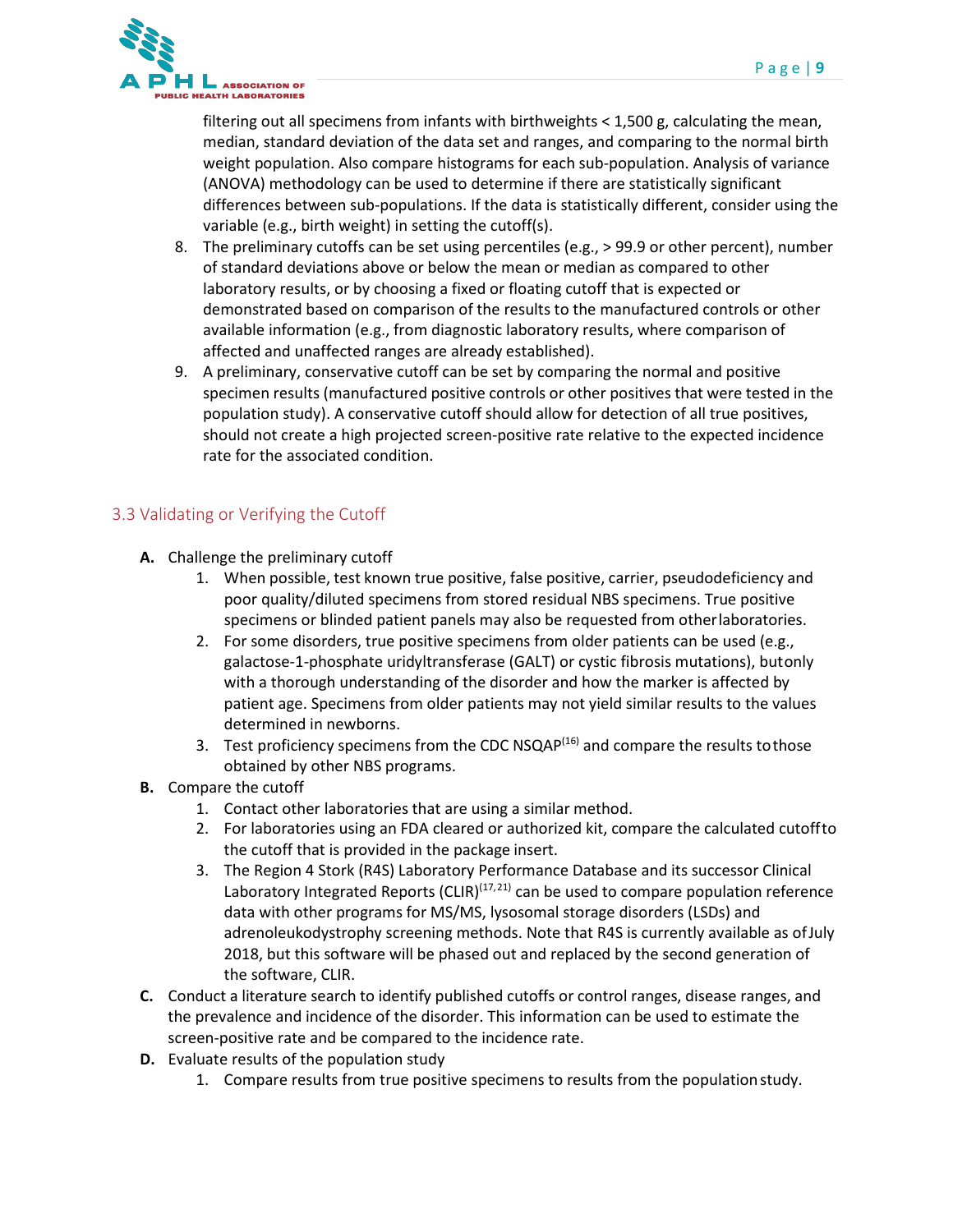

- 2. Determine the proportion of true positive specimens tested as part of the study that would be detected at the chosen cutoff. Ideally, all positive specimens will be detected. If the results are not acceptable, modify the cutoff so that all will be detected; or consider the quality of the true positive specimens, certainty of diagnosis andassociated phenotype prior to adjusting the cutoff. True positive specimens with results that are close to the cutoff can be most informative and are useful to determine if the precision of the method is acceptable at the corresponding specimens marker level.
- **E.** Set the cutoff
	- 1. Determine whether the cutoff will be floating or fixed (see below section ["Special](#page-10-0) [Considerations"](#page-10-0)). If other laboratories are using the same assay, contact them to discuss their use of fixed or floating cutoffs.
	- 2. Consider the projected number of screen-positive newborns at risk for the disorder and consider consulting with your medical providers to ensure this number is acceptable to them.
	- 3. Consider setting conservative cutoffs initially to minimize the possibility of falsenegative test results. However, also consider that if a conservative cutoff is chosen, the screen may lead to the detection of newborns with mild or late-onset disease that may or may not develop until later in life, such as with LSDs. Determine if this is an acceptable component of reported results for your program.
	- 4. Working with clinical specialists, closely monitor the follow-up results of screen positive infants. Is there any correlation in clinical results with screen results (degree of out-ofnormal range)? Is phenotype mild or severe? Are there other factors that may have affected the screen results such as prematurity or age of the newborn at the time of specimen collection? Continue to collect as much follow-up data on the referredinfants and work with the clinicians and advisory board to adjust the cutoffs if necessary.

Cutoffs are not static; they should be monitored and adjusted based on feedback from shortand long- term follow up and clinical outcomes of infants, when new information about the disorder becomes available or when significant changes are made in the testing process that may affect the reference range. This includes events like revisions to analytical methods, instrument replacements and/or new substitutions to key consumables or chemicals used during testing.

#### <span id="page-10-0"></span>3.4 Special Considerations

- **A.** If the laboratory is the first to develop a method to screen for a new disorder, setting cutoffs can be particularly challenging.
	- 1. The quality of the positive patient specimens is important. Use original newborn DBS specimens, if available.
	- 2. Consider the phenotype of the individuals used as positive patient control specimens. Usually, positive specimens from individuals with a classic or severe phenotype of the disease are available for testing. Specimens from patients with milder phenotypes may not have similar marker values. Prior to establishing a cutoff value, gather input from specialists to determine if mild or late-onset phenotypes should be identified.
	- 3. Perform a literature review to determine diagnostic methods currently used, normal and abnormal reference ranges and the specimen matrix used for diagnosis. Often, the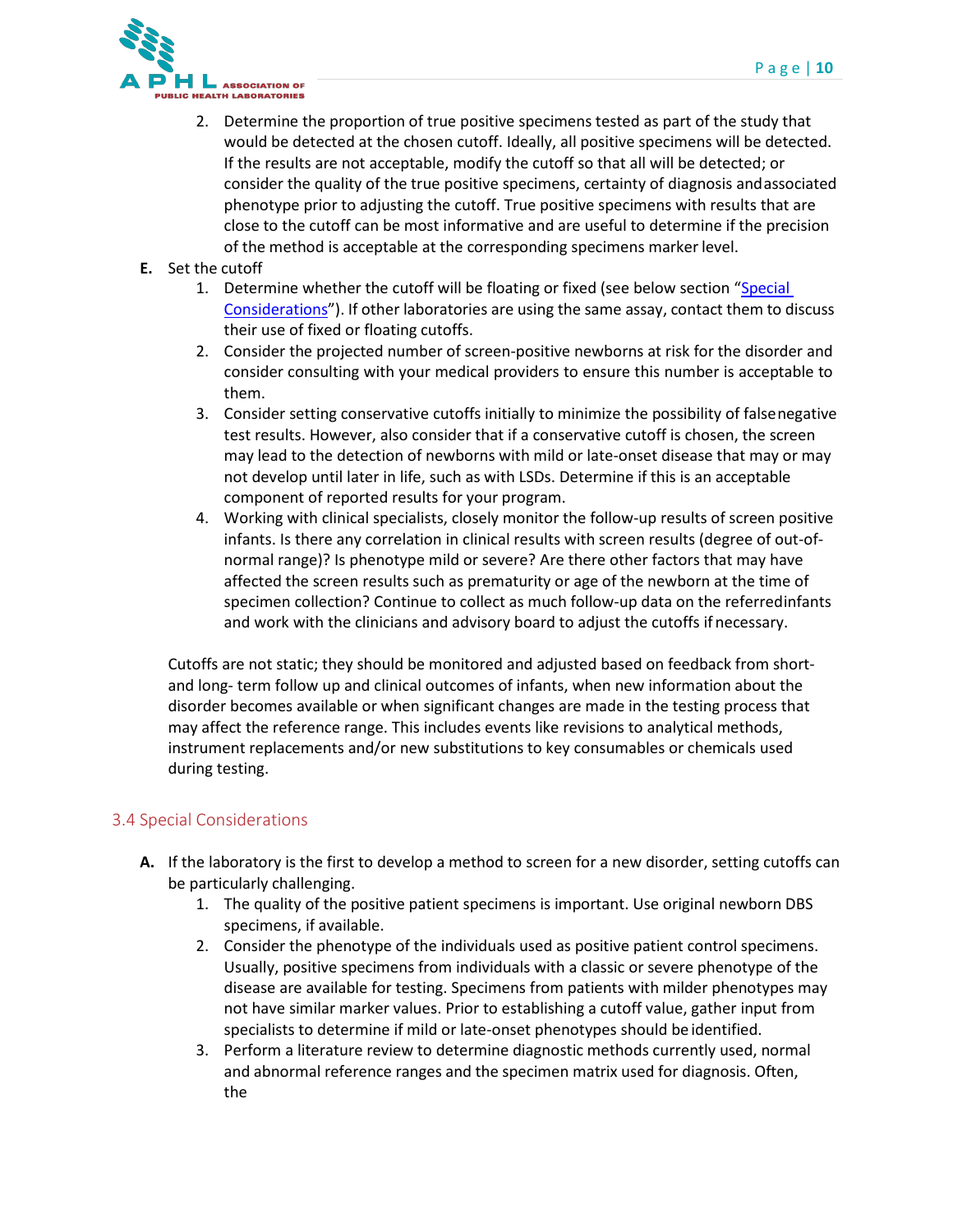

same biomarkers are used in diagnostic testing and NBS, and the associated reference ranges used in the diagnostic test can be a useful guide in setting the NBS cutoffs.

- 4. Determine where the marker resides in the blood (serum, red cells, or white cells). This will help predict the potential for variability on the measured values and differences in diagnostic versus screening reference ranges. For example, when testing for galactosemia using an assay that measures GALT enzyme activity, GALT is present only in red cells, so a negative screen may be a false negative if the newborn wastransfused with red cells prior to obtaining the DBS specimen.
- **B.** If the test has been well established by another laboratory, consider performing an exchange with a panel of normal, abnormal, and, if applicable, carrier or pseudodeficiency specimens. Reference ranges and results of the specimen exchange can be used to determineconcordance between the two data sets. For example, if there is systematic bias observed in the comparison test, the results can be used to extrapolate reference ranges for the varied cohorts and in setting cutoffs, even if very few positive or other controls were used in the comparison.
- **C.** If the condition is not imminently life threatening, NBS programs may set borderline cutoffs. A borderline cutoff is a range of values between normal and referral level marker concentrations. If a specimen is found to be in the borderline range, another DBS specimen is requested rather than referring the newborn for follow-up diagnostic testing. The borderline cutoffs are helpful when the marker being measured may increase or decrease depending on the age of the newborn at the time of specimen collection, or if the marker tends to be elevated at birth dueto stress on the newborn resulting from the birthing process (such as 17-OHP). The CDC is in the early stages of developing quality assurance DBS materials that mimic historically confirmed cases that were close to NBS cutoff values. The intent of this initiative is to provide NBS programs with positive controls that produce results in the borderline range. Often, there are few true positive specimens that can be shared with other laboratories to challenge the cutoff, and there is limited residual specimen for those that do exist. These CDC-produced DBS will allow laboratories to challenge their cutoffs.
- **D.** Determine whether to use fixed or floating cutoffs. Generally, fixed cutoffs are used for assays that directly measure marker concentrations (e.g., MS/MS analysis of phenylalanine). Floating cutoffs are used for indirect or functional assays, such as enzyme, or immunoassays where the concentration of the marker is not directly measured by the instrumentation and is dependent on an enzyme reaction or binding of an antibody to an antigen. With the latter assays, more uncontrolled variables can affect the day-to-day or lot-to-lot performance of the assay and the use of a floating cutoff compensates for these variables. With floating cutoffs, it is important to consider if variability of the assay is more day-to-day or lot-to-lot, and if the daily or population mean/median will be used. For example, using percent of daily mean or median would be more valuable if there is daily variability. The use of median may be preferred over mean due to it being less affected by outliers in the data set.

Some laboratories transform the patient analyte value into a Multiple of Median (MoM) by dividing the patient's analyte value by the statistically determined normal (i.e., unaffected) population median. This unitless value is then used as the screening variable and an appropriate cutoff is established as a multiple of the normal population median. As with other fixed cutoff algorithms, the establishment of the MoM cutoff assumes that the assay used to measure the biomarker is stable over time. In the same way a laboratory will monitor the performance of an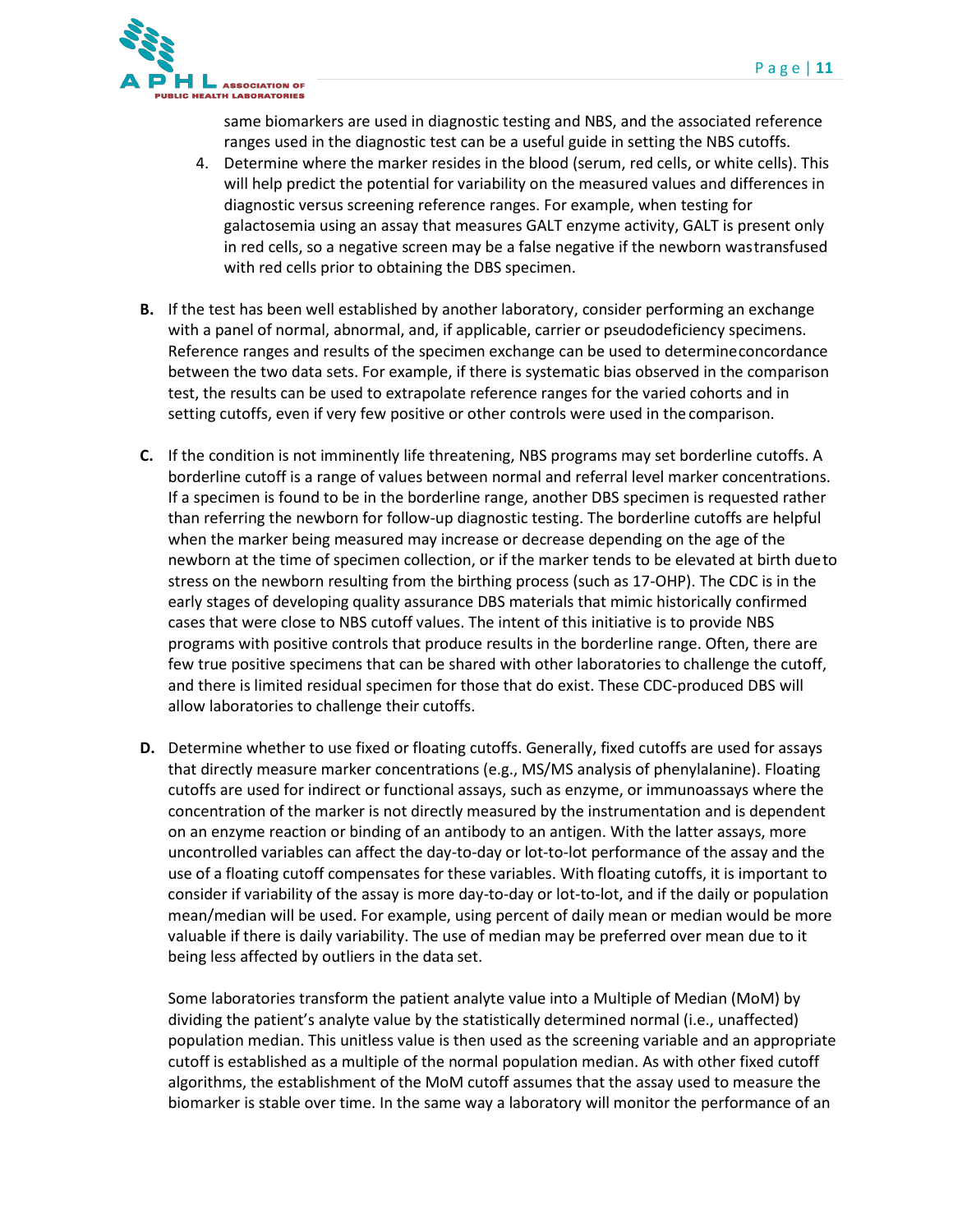

analyte cutoff value and make changes to the cutoff values when a significant shift is observed, laboratories using MoMs will monitor the population median and when a significant shift is observed will adjust the median value used for calculating a patient's MoM. However, unlike when using the analyte value as the screening variable which requires changing the cutoff value when a shift in assay performance is observed, the MoM cutoff value can stay constant over time; since, the median value for calculating the patient's MoM is adjusted, instead of the MoM cutoff value.

**E.** Based on the information in this guideline and other resources, it is recommended that NBS programs have a general standard operating procedure (SOP) that reflects the laboratory's and regulatory requirements for establishing and for performing ongoing evaluation of method cutoffs. This SOP can then be referred to and cited in situations where a cutoff must be defended or changed.

#### <span id="page-12-0"></span>3.5 Collaborative Laboratory Integrated Reports

Collaborative programs such as Collaborative Laboratory Integrated Reports (CLIR) <sup>(21)</sup> can be used to provide additional risk assessment for a program's chosen cutoff values. CLIR was developed by the Biochemical Genetics Laboratory at the Mayo Clinic and uses a scoring system based on conditionspecific degree of overlap between covariate-adjusted reference and disease ranges. Scores are integrated for all informative markers and calculated ratios by post-analytical interpretive tools based on multivariate pattern recognition software and provides an alternative to absolute cutoff values with a single threshold of likelihood of disease. <sup>(22-26)</sup> Adjustments are calculated by regression models able to factor in two continuous covariates (typically, age at collection and birth weight), one categorical covariate (sex) and harmonization of data by location. The computational approach compares each marker to its reference range adjusted for the birth weight and age at collection (beginning in hours) of the patient, and then to calculate a score based on the degree that each result penetrates the disease range above or below the corresponding reference interval. The software relies on large amounts of data (millions of data points). Current data sets are adequate from one hour up to one year of age and a birth weight of >500 g.

Newborn screening programs that enter data may use CLIR in a variety of ways:

- **A. CLIR can be used to prospectively analyze screening data**. High throughput functionalities (tool runners) are available in CLIR to temporarily upload data (data are not retained when using post analytical tools) and return a report identifying patient specimens at variable levels of risk (possible, likely, very likely) for each of the screened conditions, allowing programs to focus their attention on fewer cases, allowing greater efficiency.
- **B. CLIR can be used to identify analytes and ratios that are informative for a disorder**. CLIR includes tools that identify analytes and ratios where the separation between reference and disease range is clinically significant, meaning a degree of overlap less than 50%. This tool allows the laboratory to review analyte ratios that separate normal and affected specimens.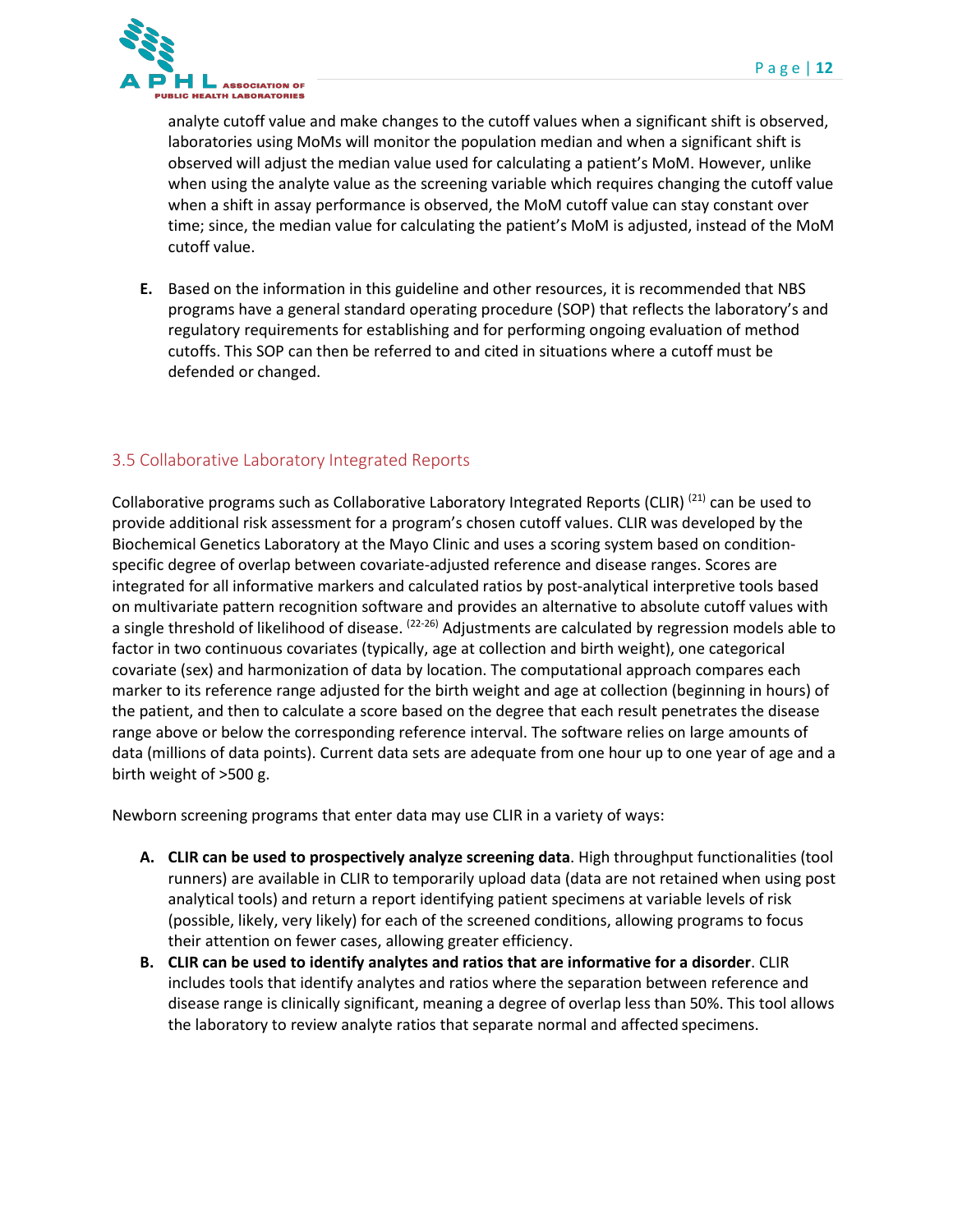

- **C. CLIR can assist in reducing false positive results**. Tools are also available to provide a differential diagnosis between target conditions and particularly between true and potential false positive cases (for example, carriers manifesting a milder biochemical phenotype).
- **D. CLIR allows for laboratory comparisons between participating programs.** The interpretative tools for each condition plot the values of scores for the cases in three groups: the user's site, a choice of aggregator (e.g. the United States) and the entire project worldwide. This feature allows the laboratory to compare a particular specimen to other cases and allows visual comparison of the cases from one laboratory to others.
- **E. CLIR can provide indications for differential diagnosis**. CLIR tools allow laboratories and followup centers to compare the extent to which a particular profile matches any of a number of conditions characterized by particular analyte elevations.

CLIR offers users the following functionalities:

- **A. Covariate adjustment**. Analytes and ratios are adjusted for demographic variables such as birth weight and age at specimen collection. In addition, sex differences are assessed and, if needed, a further adjustment is applied.
- **B. Location harmonization.** Allows for direct comparison of values or cutoffs across contributing laboratories.
- **C. Global contribution of diagnosed case data.** Results in a compilation of positive cases to help determine the distribution of markers in the affected population.
- **D. Large database of normal profiles.** The database of normal profiles allows the incorporation of new tools and/or new analyte combinations so the normal distribution can be evaluated on existing data.

Users should also be aware of the following considerations in using CLIR:

- **A. Variability in case definitions.** The tool depends on data entered by individual users, and case definitions may vary across state programs and clinicians. This should be considered whenever states are sharing results or specimens in evaluation of risk determination.
- **B. Need to customize algorithm for accurate risk analysis**. Not all states screen for the same setof analytes; therefore users must customize the algorithm within CLIR for the disorder in question in order to obtain an accurate risk determination.
- **C. Access is conditional based on contribution of data.**
- **D. CLIR analysis is not available for all disorders.**

#### <span id="page-13-0"></span>3.6 Summary of Methods

The following table summarizes functionalities and considerations for each method described in this document.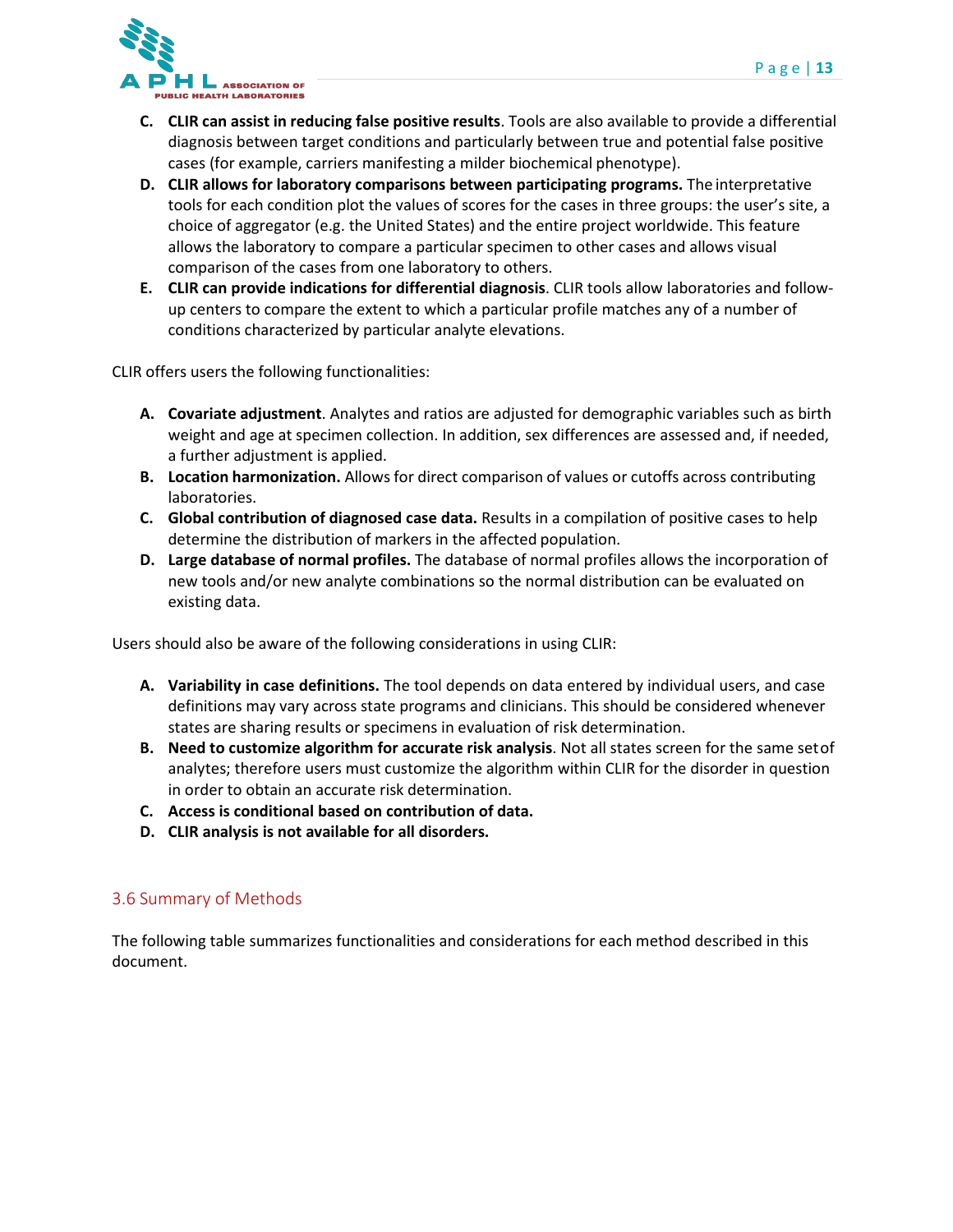

| <b>Method</b>                                                                                      | Use for                                                                                                                                                              | <b>Functionalities</b>                                                                                                                                                                                                                                                     | <b>Considerations</b>                                                                                                                                                                                                                                                                                  |
|----------------------------------------------------------------------------------------------------|----------------------------------------------------------------------------------------------------------------------------------------------------------------------|----------------------------------------------------------------------------------------------------------------------------------------------------------------------------------------------------------------------------------------------------------------------------|--------------------------------------------------------------------------------------------------------------------------------------------------------------------------------------------------------------------------------------------------------------------------------------------------------|
| <b>Fixed cutoff</b>                                                                                | Assays that directly<br>measure biomarker<br>level                                                                                                                   | Simplest to establish<br>and apply; simplest for<br>reporting purposes.<br>Fixed cutoffs work best<br>for markers with little<br>birthweight or age<br>dependencies and<br>minimal lot-to-lot or<br>seasonal variability.                                                  | Requires regular<br>monitoring to<br>determine if cutoff<br>adjustment or<br>instrument adjustment<br>is needed.<br>Difficult to compare<br>directly with other<br>screening laboratories<br>due to method or<br>instrument differences                                                                |
| Floating cutoff<br>(such as percent of<br>daily mean or median,<br>or top 10% of the<br>specimens) | Assays that show daily<br>variability, or assays<br>that do not directly<br>measure biomarker<br>level (e.g., assay<br>depends on binding of<br>enzyme to substrate) | Can be used alone or in<br>conjunction with a<br>fixed cutoff.<br>Produces relatively<br>consistent screen-<br>positive rates.<br>Less prone to<br>fluctuations; less<br>frequent need to adjust<br>cutoff based on assay<br>variability and<br>population<br>mean/median. | Consider removing<br>results from outlier<br>specimens within batch<br>to avoid skewing<br>floating cutoff.<br>Consider number of<br>specimens within batch<br>when using this<br>method.<br><b>Complicates STAT</b><br>specimen analysis, as<br>generally the<br>specimens are treated<br>as a batch. |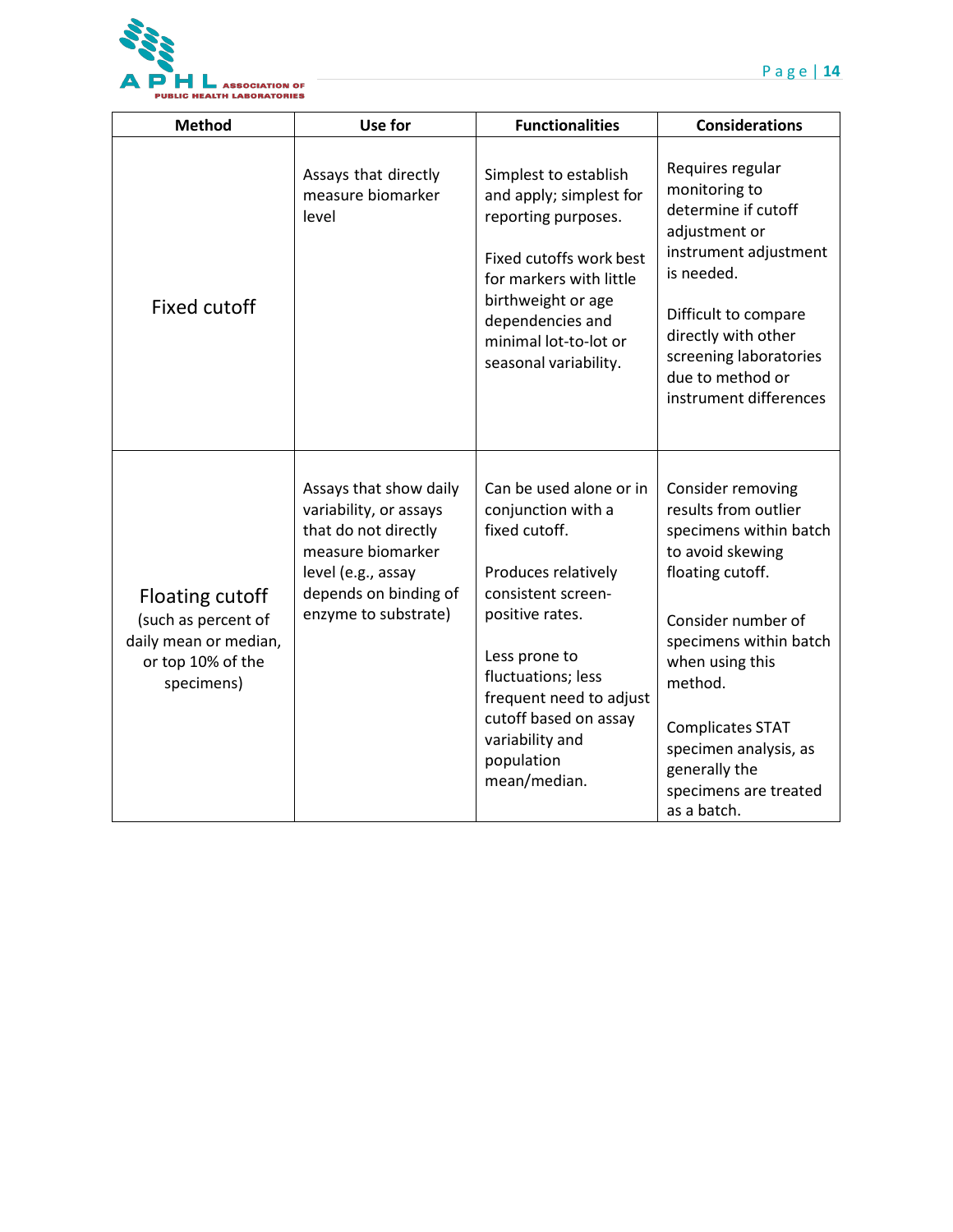

| <b>Method</b>                   | Use for                              | <b>Functionalities</b>                                                                                                                                                                                                                                                                                                                                                                                                                         | <b>Considerations</b>                                                                                                                                                                                                                                                                                                                                            |
|---------------------------------|--------------------------------------|------------------------------------------------------------------------------------------------------------------------------------------------------------------------------------------------------------------------------------------------------------------------------------------------------------------------------------------------------------------------------------------------------------------------------------------------|------------------------------------------------------------------------------------------------------------------------------------------------------------------------------------------------------------------------------------------------------------------------------------------------------------------------------------------------------------------|
| Multiple of the<br>Median (MoM) | Assays that are stable<br>over time. | <b>Functions as fixed</b><br>cutoff expressed as a<br>multiple of the normal<br>population median.<br>Flexible - can be used<br>for any assay, (e.g.,<br>biomarker level,<br>enzyme activity, Cq,<br>etc.)<br>MoM lends itself to<br>inter-laboratory cutoff<br>comparisons.<br>Provides simple direct<br>way of monitoring<br>assay performance by<br>monitoring the Median<br>of the MoMs over time<br>(which by definition<br>should be 1). | Allows laboratories to<br>use a constant multiple<br>of the median cutoff<br>value to analyze<br>results; variations in<br>measured median are<br>from analytical or<br>method variation, so<br>population median is<br>changed to effectively<br>work with a fixed<br>cutoff.<br>Requires more<br>computations steps<br>than other methods to<br>evaluate data. |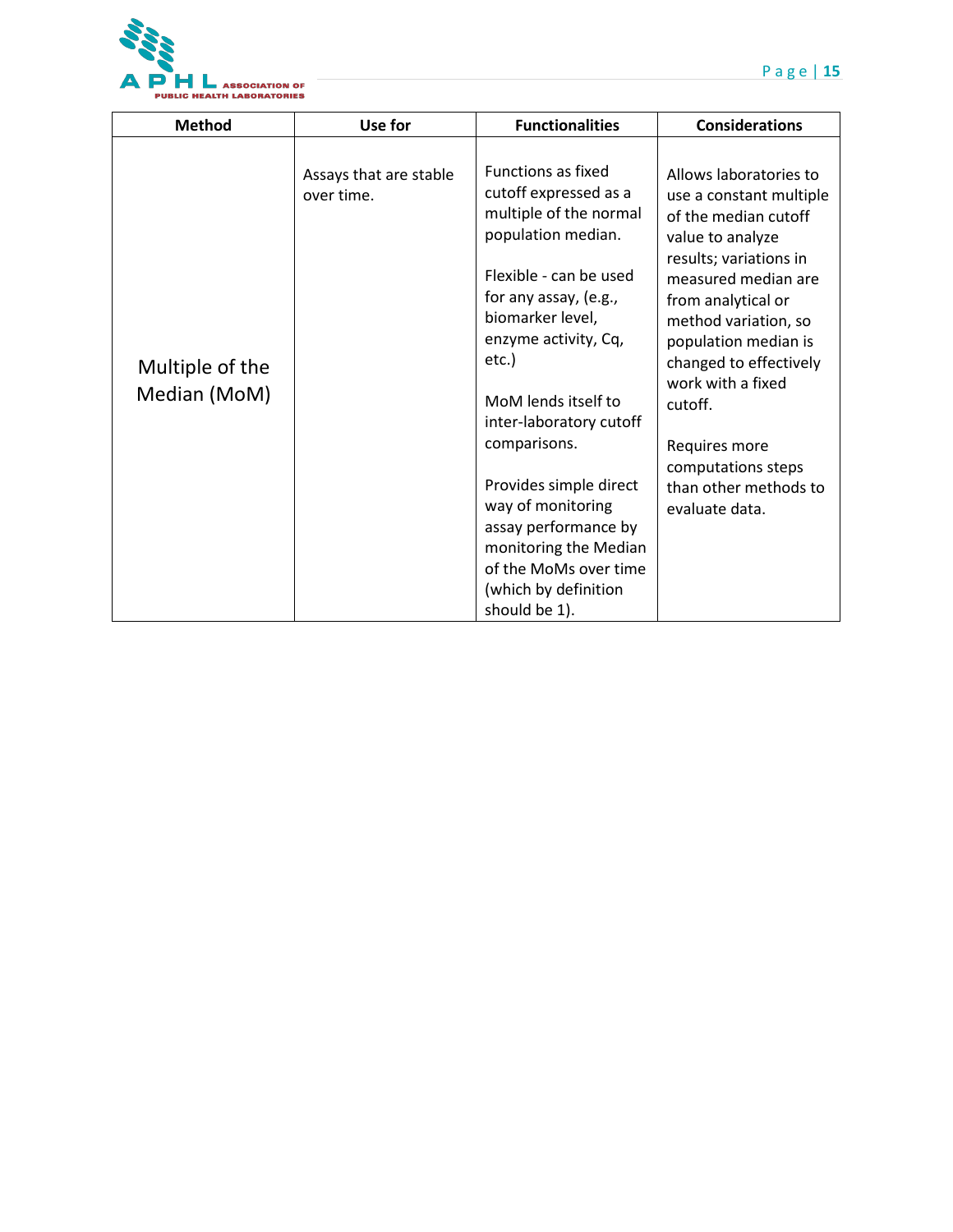

| <b>Method</b>                                               | Use for                                                                                                                                                                       | <b>Functionalities</b>                                                                                                                                                                                                                                                                                                                                                                                               | <b>Considerations</b>                                                                                                                                                                                                                                                                                                                                                     |
|-------------------------------------------------------------|-------------------------------------------------------------------------------------------------------------------------------------------------------------------------------|----------------------------------------------------------------------------------------------------------------------------------------------------------------------------------------------------------------------------------------------------------------------------------------------------------------------------------------------------------------------------------------------------------------------|---------------------------------------------------------------------------------------------------------------------------------------------------------------------------------------------------------------------------------------------------------------------------------------------------------------------------------------------------------------------------|
| Collaborative<br>Laboratory<br>Integrated<br>Reports (CLIR) | Currently used for<br>conditions screened for<br>by MS/MS and LSD<br>screening. Potentially<br>has broad applicability<br>and may be applied to<br>more screening<br>methods. | Easily compare data<br>across varied NBS<br>programs and data is<br>normalized for easier<br>interpretation and<br>comparisons.<br>Data from contributing<br>programs allow for<br>multi-variate profiling<br>of marker<br>concentrations to<br>determine normal<br>ranges as function of<br>birthweight, age and<br>sex.<br>Tool uses statistical<br>algorithm to identify<br>infants at risk for the<br>condition. | Need backup plan in<br>case of database<br>outage/network<br>outages.<br>Curation of data sets<br>May need to customize<br>algorithm and tools for<br>different marker sets.<br>Program may need to<br>take responsibility to<br>archive results.<br>Integration of CLIR<br>reports with NBS<br>program reporting<br>needs to be<br>considered.<br>Access is conditional. |

## <span id="page-16-0"></span>4. Disorder Specific Considerations

#### <span id="page-16-1"></span>4.1 Endocrine Disorders (Congenital Hypothyroidism, Congenital Adrenal Hyperplasia)

Screening for endocrine disorders is challenging as there are significant dependencies affecting the marker concentrations for these disorders including birthweight, gestational age, and age at time of specimen collection. Consider these variables when setting cutoffs.

- **A.** Box plots may be useful if the cutoffs need to be tiered by birth weight or age at time of specimen collection (e.g., box plots created for weight ranges can show birth weights where values change significantly).
- **B.** 17-OHP cutoffs are typically tiered by gestational age or birth weight.<sup>(24)</sup>
- **C.** Thyroid stimulating hormone (TSH) cutoffs are typically tiered by the age of the newborn at the time of specimen collection. This consideration in addition to a Low-Birth-Weight Protocol helps to identify delayed cases of congenital hypothyroidism in premature infants.<sup>(28)</sup>

Since endocrine disorders have been on state NBS panels for a long time, it is beneficial to consult the literature and work with other programs to determine how they are setting cutoffs for these disorders.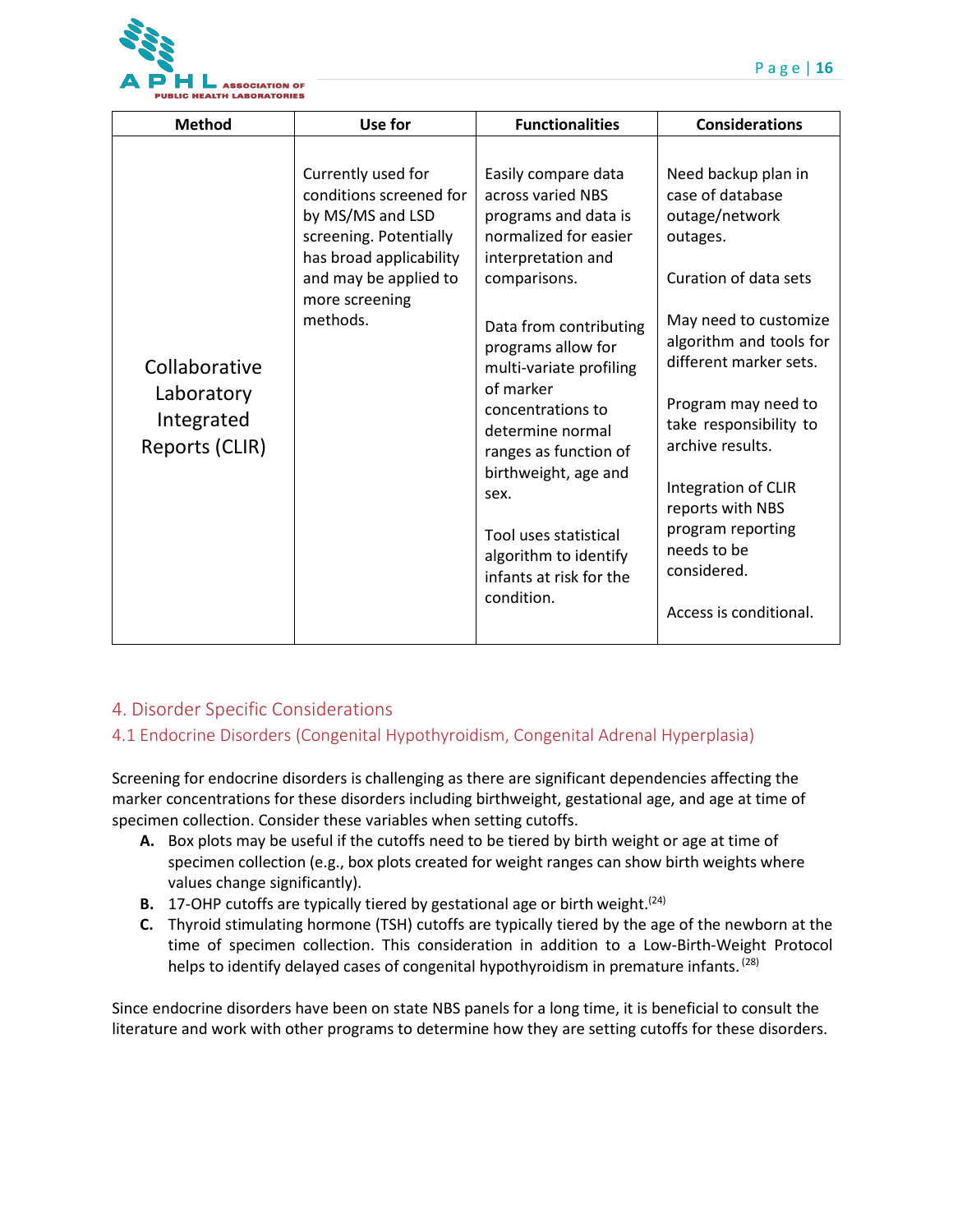

#### <span id="page-17-0"></span>4.2 Cystic Fibrosis

- **A.** Screening for cystic fibrosis is primarily performed with immunoreactive trypsinogen (IRT) and second-tier DNA analysis for mutations in the cystic fibrosis transmembrane conductance regulator (CFTR) gene. DNA analysis is performed on specimens with an elevated IRT. NBS programs use these analyses in combination with testing algorithms such as IRT/IRT, IRT/IRT/DNA, or IRT/DNA. IRT is the marker used in the primary screen and because of the high false positive rate with this marker, second-tier testing is recommended.
- **B.** The IRT cutoff can be either floating or fixed. IRT can be subject to seasonal variations and lotto-lot variability of the reagents, and some laboratories have used floating cutoffs to account for this variability.
- **C.** When a floating cutoff is used, laboratories have set this cutoff at a percentage between the 95<sup>th</sup> and 99<sup>th</sup> percentiles to identify the daily batch of specimens with high IRT values that require second-tier testing. Use at least 100 specimens for an appropriate percentile calculation of a floating cutoff.
- **D.** A fixed cutoff can be set that corresponds to the 95-99<sup>th</sup> percentile if a floating cutoff is not preferred . A fixed cutoff can also be added as a failsafe, if the floating cutoff is higher than expected in that particular batch of specimens.<sup>(18)</sup>
- **E.** A borderline cutoff can be set for ultra-high IRT values where no mutations are identified during DNA analysis. A borderline result initiates a repeat specimen collection for the infant. Two elevated IRT results from two different specimens from the same newborn indicate further diagnostic testing is required.
- **F.** Neonatal intestinal obstruction due to meconium ileus is one of the signs of cystic fibrosis that occurs in approximately 20 percent of affected newborns. This situation can result in an IRT value within the normal range. In these instances, a sweat chloride test, which is typically reserved for diagnosis following a positive screen, is recommended despite an IRT value within the normal range. $(18)$
- **G.** Blood-level IRT concentration is fairly stable until about 2 weeks of age when it beginsto decrease. Age related cutoffs may be preferred for infants greater than 7 days ofage.
- **H.** IRT concentrations in premature, low birth weight, or sick infants may be high due to complications other than cystic fibrosis. Additionally, African American infants have highermean IRT concentrations compared to white and non-Hispanic infants, which often results in more false positives in these populations. (18)

#### <span id="page-17-1"></span>4.3 Hemoglobinopathies

Most hemoglobin disorders detected through NBS (e.g., sickle cell and sickle cell C diseases) are detected qualitatively and do not require cutoffs. Alpha thalassemia, however, is detected through Hemoglobin (Hb) Bart's quantitation as a percentage which is directly proportional to disease severity. Bart's, along with acetylated and glycated forms, is a gamma chain tetramer formed when there is a reduction in functional alpha chains. The best way to establish cutoffs to determine alpha thalassemia severity based on Bart's percentage is to perform a phenotype/genotype correlation. When that is not possible, cutoffs may be established by comparing Bart's percentages through a specimen exchange with another program with expertise in reporting alpha thalassemia.

Isoelectric focusing, high performance liquid chromatography (HPLC), or a combination of both may be used to detect Hb Bart's as described below.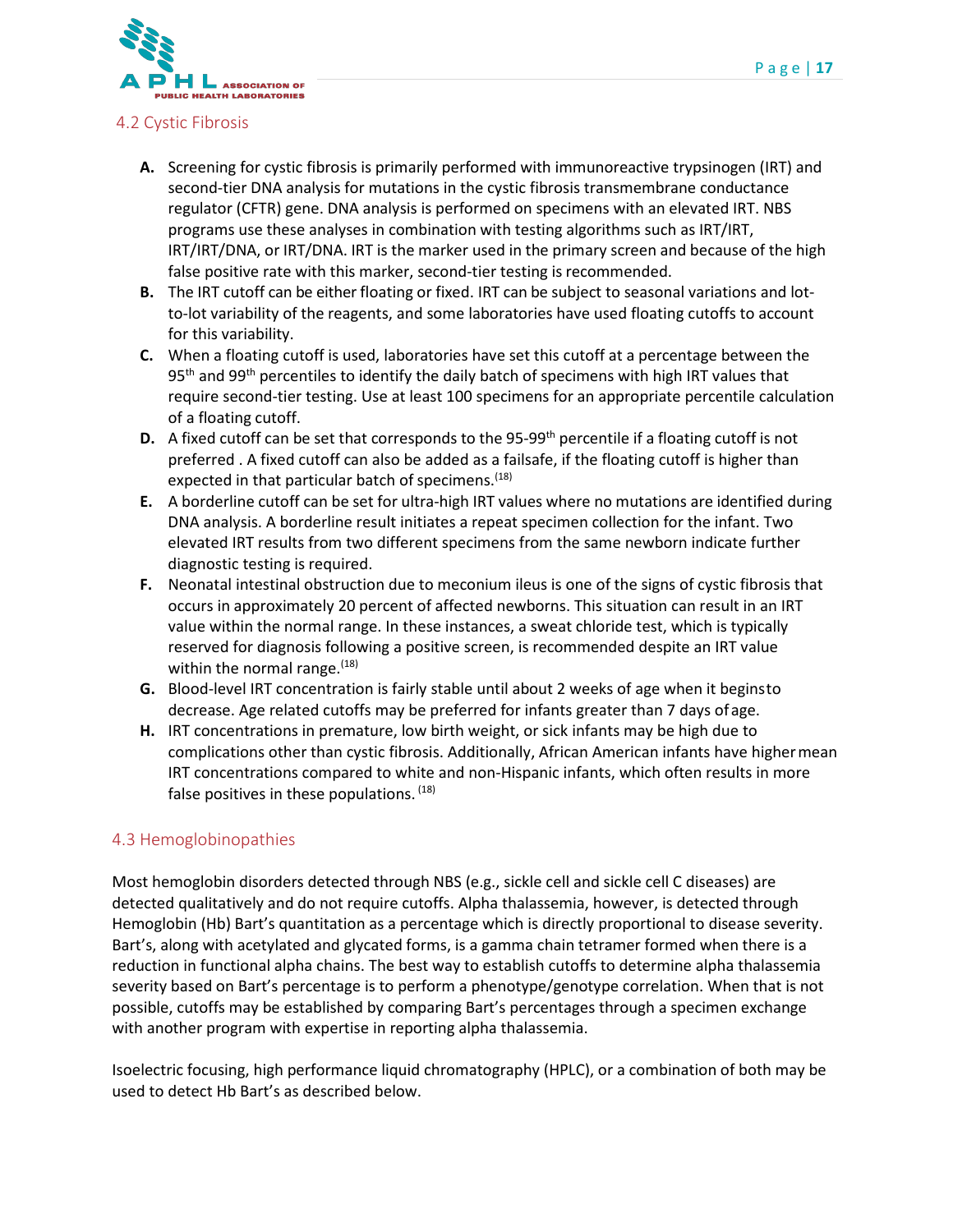

- **A.** Isoelectric focusing (IEF) concentrates hemoglobin proteins based on their isoelectric charge through electrophoresis using an agarose gel medium infused with carrier ampholytes. SinceHb Bart's is detected visually, the quantitative interpretation is subjective, and differentiating the severity level of the alpha thalassemia (silent carrier, alpha thalassemia trait, and Hb H disease) is challenging using IEF alone. Some labs use a densitometer to quantify the IEF percentage which improves accuracy.
- **B.** HPLC is the preferred method for hemoglobin percent quantitation due to its precision and accuracy. <sup>(29,30,31)</sup> It is important to note that different HPLC systems may have different Bart's percentages depending on resolution. Also, percentage variation can occur between column resin lots. The majority of NBS programs report Hb H disease (three affected genes) which corresponds to 15 – 30 percent Hb Bart's depending on HPLC resolution.

#### <span id="page-18-0"></span>4.4 Enzyme Deficiency Disorders

Screening tests for galactosemia, biotinidase deficiency and lysosomal storage disorders (LSDs) can use fixed or floating cutoffs. Floating cutoffs can address any seasonal changes in enzyme activity, incubation temperature fluctuations, and reagent variations that affect the calculated values.

If using a floating cutoff, be aware that the results from low birthweight, early collection, and sick infants may skew the mean or median values for the day. Excluding these sample types in calculation of the mean or median used in the floating cutoffs will lead to stabilization of the results. This is especially true for states with low specimen volumes.

Since lysosomal storage and enzyme deficiency disorders are screened by measuring the product concentration near the low end of the reference range, it is important to consider the precision ofthe test near the cutoff. This level of performance can be accomplished by taking multiple measurements (more than in duplicate) and averaging the results for comparison to the cutoff.

Screening for some LSDs is highly dependent on the variables of the newborns birthweight and age at the time of specimen collection. Specimen storage and transport conditions can also affect measured enzyme activities.<sup>(24)</sup> These variables should be considered in evaluation of cutoffs. The CLIR tool provides data that may be helpful in evaluating the risk of the newborn for a screened LSD.<sup>(23)</sup>

#### <span id="page-18-1"></span>4.5 Amino Acid, Fatty Acid Oxidation and Organic Acid disorders

- **A.** Amino acid and acylcarnitines are measured using MS/MS. CLSI NBS04-04, *Newborn Screening by Tandem Mass Spectrometry* establishes best practices for analyzing markers and setting cutoffs using this method; this document is recommended as a reference.<sup>(10)</sup>
- **B.** Consult specific method and instrument parameters to optimize performance.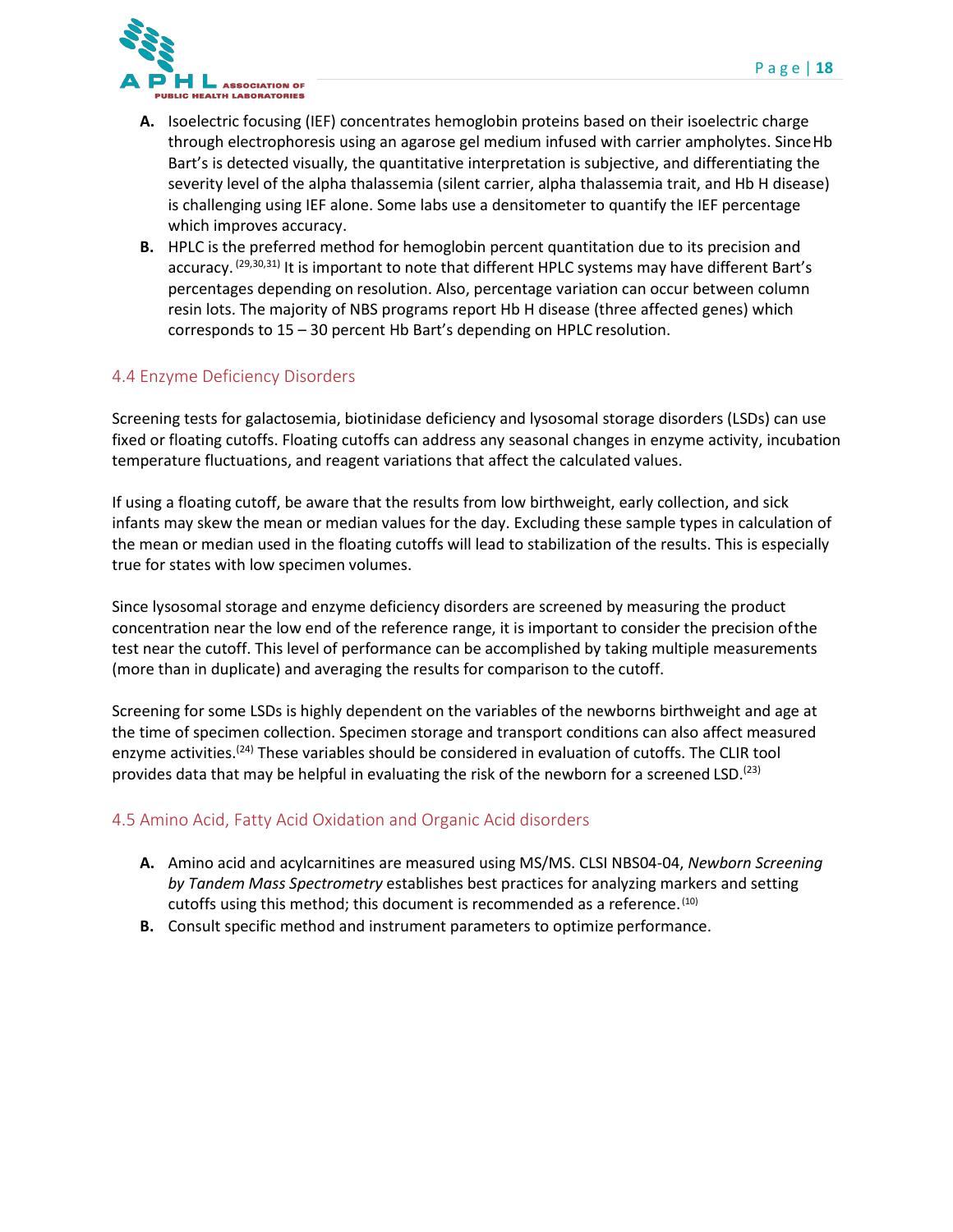

- **C.** If a metabolic profile will be used to interpret results rather than a single marker, assess cutoffs for all markers, including any ratios used.
- **D.** According to the CLSI NBS04-04 recommendations, if a program analyzes specimens collected outside of the newborn period (greater than 7 days of life), validate separate age-specific cutoffs.
- **E.** When calculating population study data statistics, consider developing two data sets to analyze and compare the statistical parameters. Include data points from all patients for one data set and exclude data from premature, low birth weight, or neonatal intensive care unit (NICU) infants for the other data set. The use of total parenteral nutrition (TPN) and medications in this special population can elevate some amino acid and acylcarnitine levels. If a significant difference is noted in the statistical parameters, setting separate cutoffs may help reduce the risk of false negatives in the normal population and false positives in the special population.
- **F.** Fixed cutoffs may be assigned using means and standard deviations, or percentile data.

## <span id="page-19-0"></span>4.6 Severe Combined Immunodeficiency (SCID)

SCID is screened for by quantitating T-cell receptor excision circles (TRECs) in extracted DNA from dried blood spots.

- **A.** SCID can use a cutoff such as the MoM approach to assess the amount of TREC andcontrol reference gene in the DBS punch.
- **B.** A fixed cutoff can be determined using calibration standards to quantify the number of TREC and control reference gene copies per microliter ( $\mu$ L) of blood.
- **C.** A fixed cutoff can also be based on a cycle of quantitation (Cq) value for the polymerasechain reactin rather than a TREC copy number.
- **D.** Screening for SCID is challenging in sick and premature infants as they can have low levelsof TRECs and not have SCID. Often borderline cutoffs are used for SCID. This screening also identifies other T-cell lymphopenias.<sup>(28)</sup>

#### <span id="page-19-1"></span>4.7 X-Linked Adrenoleukodystrophy (X-ALD)

X-ALD is screened for by quantitating lysophosphatidylcholines (LPCs) in DBS using either liquid chromatography (LC) MS/MS or flow injection analysis(FIA)-MS/MS.

- **A.** There can be fixed cutoffs for multiple LPCs such as C20:0-LPC, C22:0-LPC, C24:0-LPC, and C26:0- LPC.
- **B.** When using flow injection positive ion MS/MS analysis to screen for X-ALD, there is an unknown isobaric interference in determining the concentration of C26:0-LPC. Since the deuterated internal standard does not correct for effects of this isobaric interference, instrument-toinstrument and day-to-day concentrations of C26:0-LPC will vary more than is observed with other MS/MS assays (amino acids/acylcarnitines). Consider adjusting the daily median or mean for all results to match the population mean or median, so that the individual specimen results and the daily mean for this marker are consistent with the results measured during the validation study. The relative response factor can be adjusted as needed to achieve consistency in daily or instrument-to-instrument variability.
- **C.** Another option would be to consider a floating cutoff for this marker, but this would need to be done for each instrument, as instrument performance can vary day to day, and is common after performing routine maintenance.
- **D.** Additionally, fixed cutoffs can be established for ratios between the LPC markers, for example, C24:0 LPC over C20:0 LPC or C26:0 LPC over C22:0 LPC as well as other LPC ratios may be useful.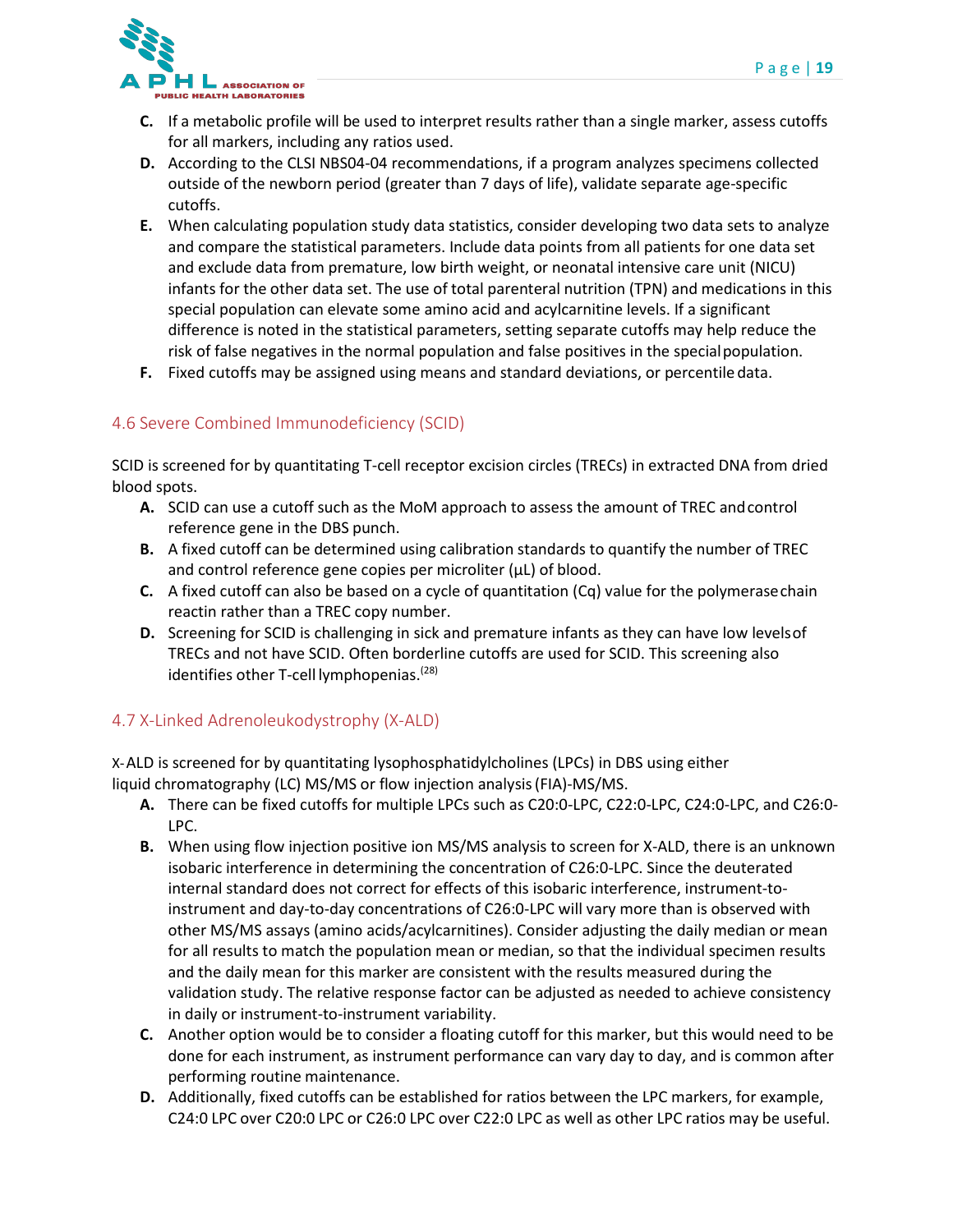

### <span id="page-20-0"></span>5. Monitoring and Ongoing Evaluation of Risk Assessment

- **A.** Monitor cutoffs and/or other risk assessment methods closely for the first year by evaluating the test sensitivity and specificity when possible. Use the number of borderline and positive results, false positive rate and positive predictive value in the evaluation based on the follow-up outcomes.
- **B.** Determine if the cutoffs/risk assessment identifying the expected number of positive cases for your state's population and if the false positive rate is reasonable or high based on the expected and detected incidence. Typically, once conducting routine screening, these adjustments will be made based on feedback from the follow-up program (e.g., if primarily mild phenotypes are detected at the present cutoff, etc.).
- **C.** Meet with specialists, if possible, to evaluate population and screening data. Factors to evaluate include review of new true positive cases, false positive cases, false negative cases and any new peer- reviewed literature. Programs may also consider comparing their cutoff values and risk assessments to CLIR or other NBS programs.
- **D.** Consider re-evaluating cutoffs/risk assessment following kit changes, changes in equipment or test modification or when new clinical information is received (e.g., from cases or knowledge of natural history of the disease).
- **E.** Check the cutoffs/risk assessment method every six months when routine screening begins.<sup>(32)</sup>
- **F.** In the event that the screening laboratory has been informed of a false negative result, itis important to fully investigate the finding. To make this determination:
	- 1. Obtain the diagnostic results and consult with the specialist to understand the exact diagnosis, if the newborn is truly affected by the disorder being screened for and if it is a disorder that should be detected by the screen.
	- 2. Repeat the screen to see if the original result is obtained. If the second screen result is within experimental error of the original result (as defined by the NBS program), and the result is far removed from the current cutoff, check to see if any other extenuating circumstances may have affected the measured result such as specimen quality, birthweight, delays in specimen collection, transport or feeding issues,or if the specimen is from a different infant.
	- 3. If all other factors have been ruled out, consider adjusting the cutoff/risk assessment tool or testing the algorithm to reduce screen-negative results while not introducingan unacceptable number of false positive results.
	- 4. Consider if there are other markers or ratios of markers that can be used to detectthe specimen as screen positive.
	- 5. Consider utilization of tools such as CLIR and peer information from neighboring states to evaluate the specimen and determine if it would have been flagged as at risk forthe condition.
	- 6. Send the specimen to another screening laboratory to ensure consistency of resultsand for cutoff comparisons. Determine if other laboratories would have detected this specimen as a screen positive.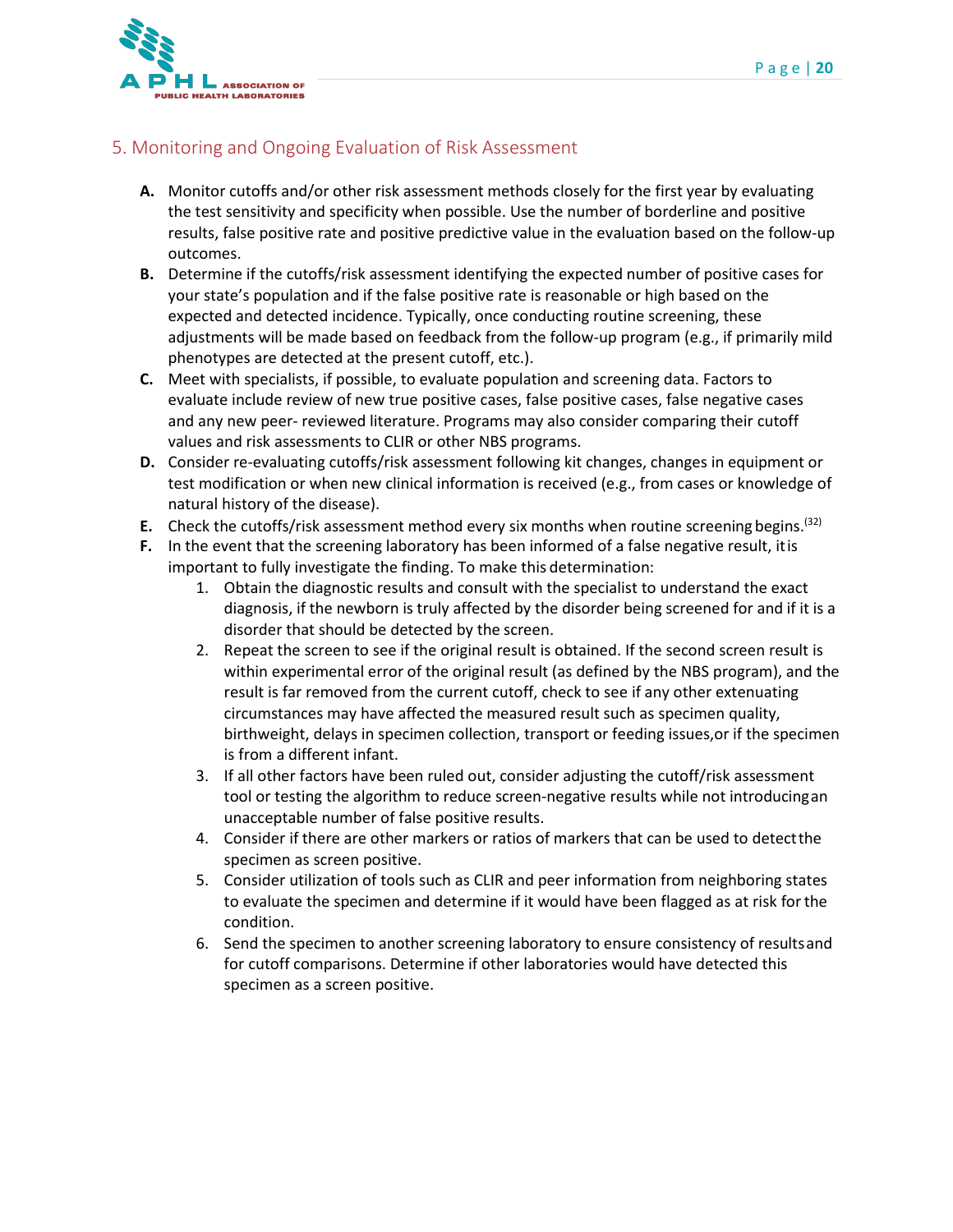

#### <span id="page-21-0"></span>6. References

(1) Association of Public Health Laboratories (APHL), APHL Newborn Screening and Genetics in Public Health Committee, and APHL Newborn Screening Technical Assistance and Evaluation Program (NewSTEPs) Steering Committee. Making Sense of Newborn Screening Cutoff Values [Internet]. 2017 Feb [cited 2018 Jul 25]. Available from: [http://www.aphlblog.org/2017/02/making-sense-newborn](http://www.aphlblog.org/2017/02/making-sense-newborn-screening-cut-off-values/)[screening-cut-off-values/](http://www.aphlblog.org/2017/02/making-sense-newborn-screening-cut-off-values/)

 $^{(2)}$ Advisory Committee on Heritable Disorders in Newborns and Children. Recommended Uniform Screening Panel [Internet]. 2016 Nov [cited 2018 Jul 25];1-2. Available from: [https://www.hrsa.gov/sites/default/files/hrsa/advisory-committees/heritable](https://www.hrsa.gov/sites/default/files/hrsa/advisory-committees/heritable-disorders/rusp/uniformscreeningpanel.pdf)[disorders/rusp/uniformscreeningpanel.pdf](https://www.hrsa.gov/sites/default/files/hrsa/advisory-committees/heritable-disorders/rusp/uniformscreeningpanel.pdf)

<sup>(3)</sup> Puckett RL, Lorey F, [Rinaldo P](http://www.sciencedirect.com/science/article/pii/S1096719209004922), Lipson MH, Matern D, Sowa ME et al. Maple syrup urine disease: Further evidence that newborn screening may fail to identify variant forms. Molecular Genetics and Metabolism. 2010 Jun; 100(2):136-142.

 $<sup>(4)</sup>$  Dunn CT, Skrypek MM, Powers AL, Laguna TA. The need for vigilance: the case of a false negative</sup> newborn screen for cystic fibrosis. Pediatrics [Epub]. 2011 Jul;128(2):446-449. doi: 10.1542/peds.2010- 0286.

(5) Sahai I, Bailey JC, Eaton RB, Zytkovicz T, Harris DJ. A near-miss: very long chain acyl-CoA dehydrogenase deficiency with normal primary markers in the initial well-timed newborn screening specimen. J Pediatr[Epub].2010 Nov 12;158(1):172; author reply 172-3. doi: 10.1016/j.jpeds.2010.09.026.

<sup>(6)</sup> Crushell E, Chukwu J, Mayne P, Blatny J, Treacy EP. Negative screening tests in classical galactosaemia caused by S135L homozygosity. J Inherit Metab Dis[Epub]. 2009 May 8;32(3):412-5. doi: 10.1007/s10545-009-1081-4.

 $^{(7)}$  Wald, NJ. (2008). Guidance on terminology. Journal of Medical Screening. 2008; 15(1), 50–50.

<sup>(8)</sup> APHL Newborn Screening Quality Assurance/Quality Control Subcommittee. Newborn Screening Analyte Interference List [Internet]. 2014 Oct [cited 2018 Jul 25). Available from: [https://www.aphl.org/programs/newborn\\_screening/Pages/NBS%20Interference%20List.aspx](https://www.aphl.org/programs/newborn_screening/Pages/NBS%20Interference%20List.aspx)

(9) American Academy of Pediatrics. Update of newborn screening and therapy for congenital hypothyroidism. Pediatric. 2006; 11(6): 2290-2303.

(10) NBS04 – Newborn Screening by Tandem Mass Spectrometry, 2nd Edition. Clinical and Laboratory Standards Institute.

 $<sup>(11)</sup>$  Kwon JM, Matern D, Kurtzberg J, Wrabetz L, Gelb MH, Wenger DA, et al. Consensus guidelines for</sup> newborn screening, diagnosis and treatment of infantile Krabbe disease. Orphanet J Rare Dis. 2018; 13:30. doi: 10.1186/s13023-018-0766-x.

<sup>(12)</sup> Turgeon CT, Magera MJ, Cuthbert CD, Loken PR, Gavrilov DK, Tortorelli S, et al. Determination of total homocysteine, methylmalonic acid, and 2-methylcitric acid in dried blood spots by tandem mass spectrometry. Clin Chem. 2010 Nov; 56(11):1686-95. doi: 10.1373/clinchem.2010.148957.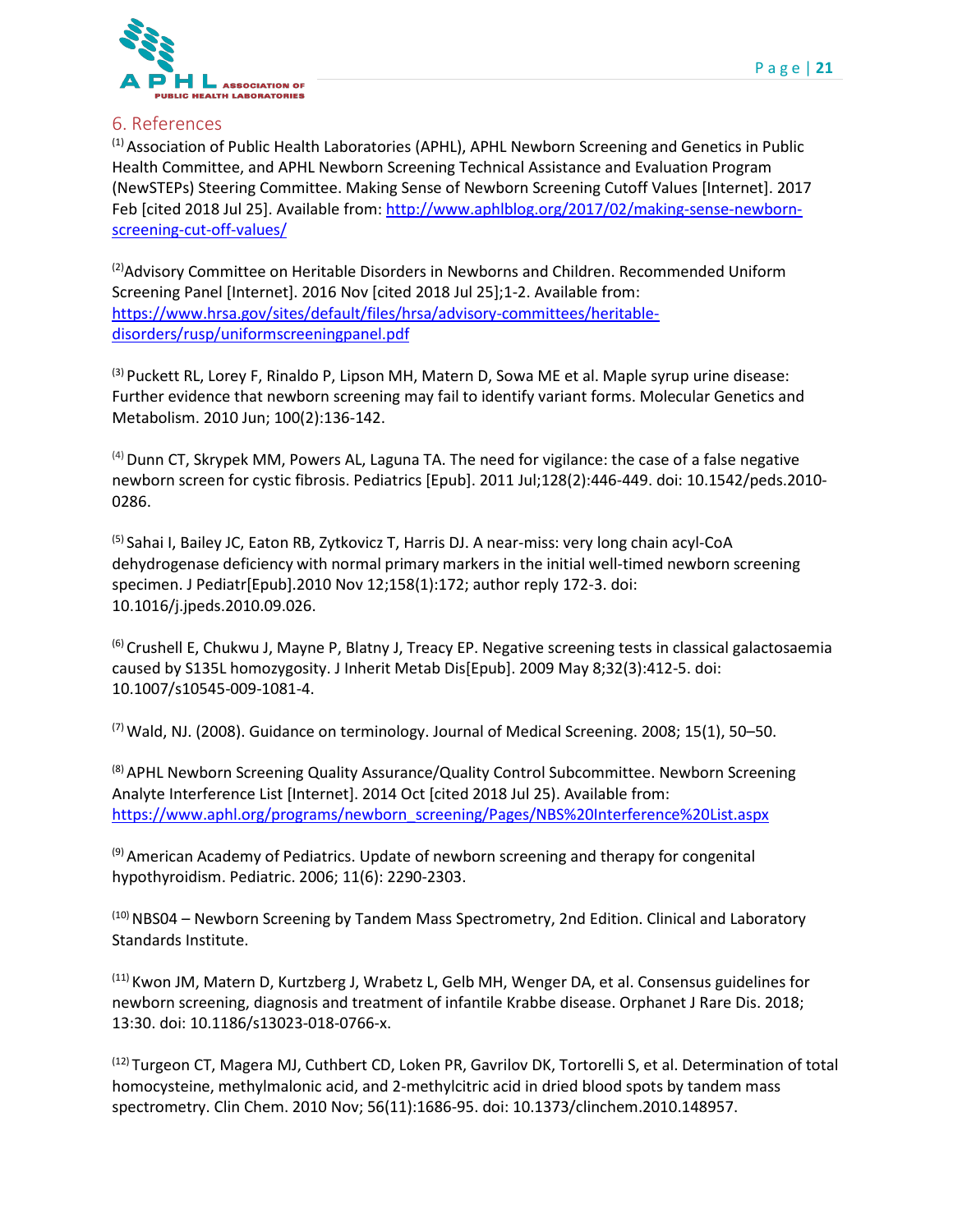

(13) Oglesbee D, Sanders KA, Lacey JM, Magera MJ, Casetta B, Strauss KA, et al. Second-tier test for quantification of alloisoleucine and branched-chain amino acids in dried blood spots to improve newborn screening for maple syrup urine disease (MSUD). Clin Chem. 2008; 54: 542-9. doi: 10.1373/clinchem.2007.098434.

 $(14)$  Matern D, Tortorelli S, Oglesbee D, Gavrilov D, Rinaldo P. Reduction of the false positive rate in newborn screening by implementation of MS/MS-based second-tier tests: the Mayo Clinic experience (2004-2007). J Inherit Metab Dis. 2007 Aug;30(4):585-92. doi: 10.1007/s10545-007-0691-y.

 $<sup>(15)</sup>$  Minutti CZ, Lacey JM, Magera MJ, Hahn SH, McCann M, Schulze A, et al. Steroid profiling by tandem</sup> mass spectrometry improves the positive predictive value of newborn screening for congenital adrenal hyperplasia. J Clin Endocrinol Metab. 2004 Aug;89(8):3687-93. doi: 10.1210/jc.2003-032235.

(16) NSQAP: Newborn Screening Quality Assurance Program [Internet]. 31 Aug 2017 [cited 2018 Jul 25]; Available from:<https://www.cdc.gov/labstandards/nsqap.html>

<sup>(17)</sup>Laboratory Performance Database (R4S) [Internet]. [cited 2018 Jul 25]; Available from: <https://www.nbstrn.org/research-tools/lab-performance-database>

(18)NBS05-Newborn Screening for Cystic Fibrosis, Draft Edition, Clinical and Laboratory Standards Institute.

 $^{(19)}$ NBS07-Newborn blood spot screening for Pompe disease by lysosomal acid  $\alpha$ -glucosidase activity assays, 1<sup>st</sup> Edition. Clinical and Laboratory Standards Institute.

(20) NBS06-Newborn Blood Spot Screening for Severe Combined Immunodeficiency by Measurement of T-cell Receptor Excision Circles, 1<sup>st</sup> Edition. Clinical and Laboratory Standards Institute.

<sup>(21)</sup> Collaborative Laboratory Integrated Reports (CLIR) [Internet]. [cited 2018 Jul 25]; Available from: <https://clir.mayo.edu/Home/About>

<sup>(22)</sup> Mørkrid L, Rowe AD, Elgstoen KBP, Olesen JH, Ruijter G, Hall PL, Tortorelli S et al. Continuous age- and gender-adjusted reference intervals of urinary markers for cerebral creatine deficiency syndromes: A novel approach to the definition of reference intervals. Clin. Chem. 2015; 61: 760–768.

<sup>(23)</sup>Marquardt G, Currier R; McHugh DMS, Gavrilov D., Magera MJ, Matern D et al. Enhanced interpretation of newborn screening results without analyte cutoff values. Genet. Med. 2012; 14: 648– 654.

 $(24)$  Hall PL, Marquardt G, McHugh DM, Currier RJ, Tang H, Stoway SD et al. Post-analytical tools improve performance of newborn screening by tandem mass spectrometry. Genet. Med. 2014; 16: 889–895.

<sup>(25)</sup> Minter Baerg MM, Stoway SD, Hart J, Mott L, Peck DS, Nett SL et al. Precision newborn screening for lysosomal disorders. Genet Med [Epub ahead of print]. 2017 Nov 9. doi: 10.1038/gim.2017.194.